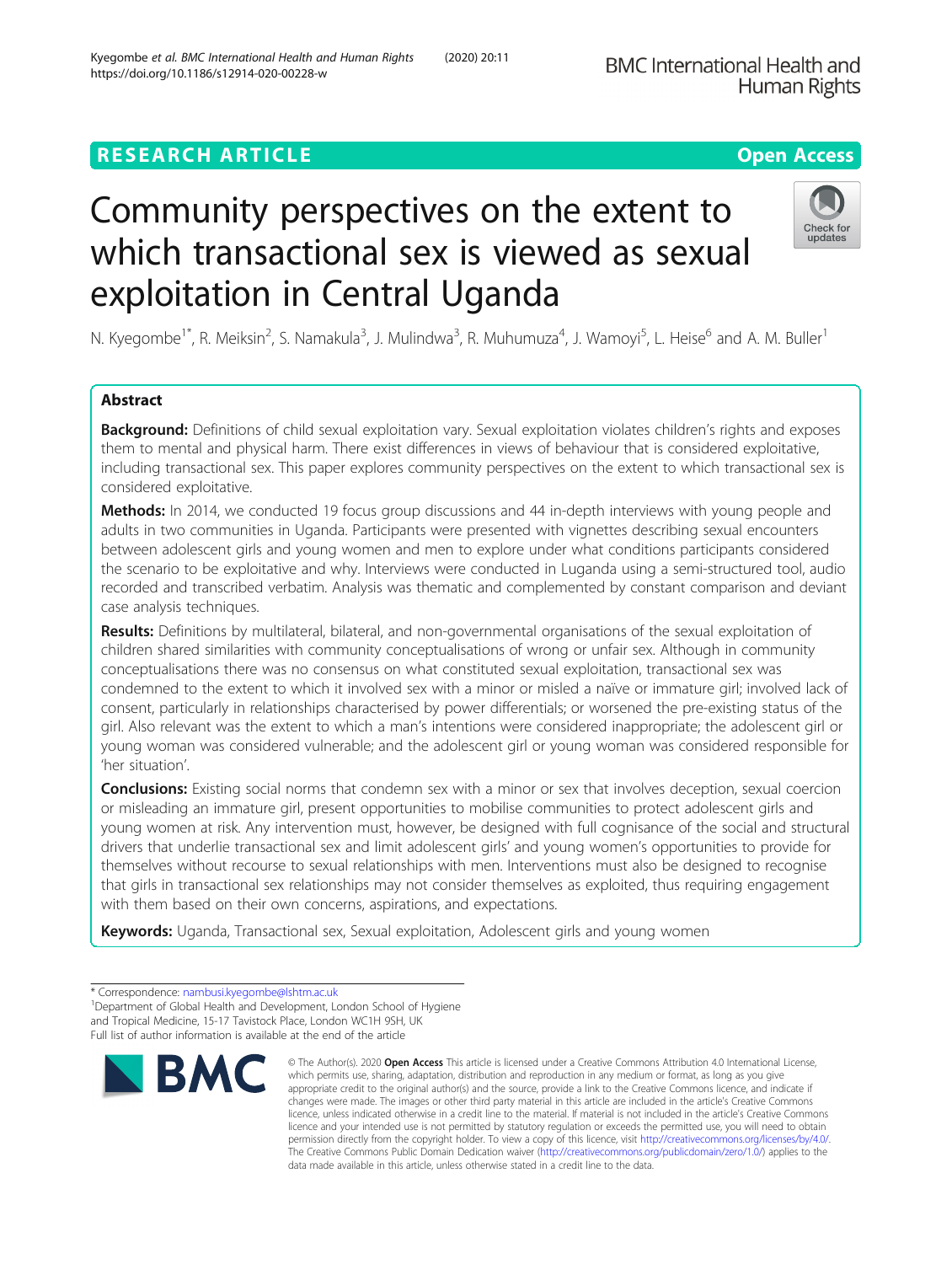## Background

Definitions of sexual exploitation of children in laws and conventions, policy documents, and research reports vary considerably [\[1](#page-14-0)]. Sexual exploitation of children is a form of child abuse that the World Health Organization defines as "the involvement of a child in sexual activity that he or she does not fully comprehend, is unable to give informed consent to, for which the child is not developmentally prepared, or else that violates the laws or social taboos of society" pg10 [[2](#page-14-0)]. Melrose and Pearce further note that the "sexual exploitation of children and young people under 18 involves exploitative situations, contexts and relationships where young people (or a third person or persons) receive 'something' (e.g. food, accommodation, drugs, alcohol, cigarettes, affection, gifts, money) as a result of them performing, and/or another, or others performing on them, sexual activities" pg2 [\[3](#page-14-0)]. Moreover, the Council of Europe Convention designates sexual exploitation of children to cover situations where a child or other person is given or promised money or other forms of remuneration, payment or consideration, in return for the child engaging in sexual activity, even if the payment/remuneration is not made [[4\]](#page-14-0).

Sexual exploitation of children is also evidenced when sexual acts are exchanged for goods and services such as housing, food, clothing, drugs or alcohol, protection, better grades in school, or even emotional attention [\[1](#page-14-0), [5](#page-14-0)]. In all cases, those exploiting the child or young person are able to do so based on power differentials derived from age, gender, intellect, physical strength and/or command of resources. Sexual exploitation of children does not always involve direct touching, can occur in any setting, and only sometimes includes force or violence. Indeed, sexual exploitation of children often involves coercion, deception, trickery, entrapment, emotional manipulation or grooming [\[1](#page-14-0)]. Furthermore sexually exploitative relationships (and other forms of non-sexual exploitation) can be voluntary, non-coerced, and even mutually beneficial and yet may be subject to the moral criticism that they are exploitative  $[6, 7]$  $[6, 7]$  $[6, 7]$  $[6, 7]$ . Typically, these definitions of sexual exploitation have been defined by multilateral, bilateral and non-governmental organisations and are used to guide their work in many and varied populations and contexts around the world. They represent etic, or 'outsider', definitions of sexual exploitation which may not necessarily reflect the emic, or 'insider', views and conceptualisations of sexual exploitation in any particular community [\[8](#page-14-0)].

While there is some variability in etic definitions of sexual exploitation, transactional sex involving somone under the age of 18 would fall squarely into the category of child sexual exploitation when appraised against these definitions of sexual exploitation. Transactional sex is distinct from sex work,  $[9-15]$  $[9-15]$  $[9-15]$  and in Uganda, and other low- and- middle-income settings, is perpetuated by a number of social and structural drivers [[9,](#page-14-0) [16](#page-14-0)–[20](#page-14-0)]. Known in the Central Region of Uganda as okwegatta okwa 'mpa-nkuwe' (give me, I give you sex), transactional sex is defined as non-marital, non-commercial sexual encounters or relationships primarily motivated by the implicit assumption that sex will be exchanged for material *benefit or status* [\[15](#page-14-0)]. Young people's engagement in transactional sex relationships has been documented in both urban and rural Uganda, [\[21](#page-14-0)–[26\]](#page-14-0) with young people reporting entering these relationships for a variety of reasons including to obtain financial or material support; in response to emotions, desires and feelings; or as a result of implicit or explicit pressure to access con-sumer products or achieve social status [[18](#page-14-0), [21](#page-14-0), [23](#page-14-0), [25](#page-14-0), [27,](#page-14-0) [28](#page-14-0)]. Some adolescent girls and young women also strategically engage in sexual relationships with older men, often known as 'sugar daddies,' as a means of securing resources [\[18](#page-14-0), [21](#page-14-0), [24](#page-14-0)].

While child sexual exploitation specifically refers to someone under the age of 18, transactional sex, although a behaviour of public health importance for adolescent girls and young women, is not bounded by age. Efforts to address transactional sex often stem from epidemiological evidence of disproportionately high HIV infection rates amongst adolescent girls and young women 15–24 years of age [\[17](#page-14-0), [29](#page-14-0), [30](#page-14-0)]. With evidence of a clear association [[20,](#page-14-0) [30](#page-14-0)–[33](#page-14-0)], transactional sex is argued to be a potential driver of adolescent girls' and young women's disproportionate risk of HIV infection [[16,](#page-14-0) [17,](#page-14-0) [19,](#page-14-0) [22,](#page-14-0) [30](#page-14-0), [34](#page-14-0)–[36](#page-15-0)]. Transactional sex has also been linked to sexually transmitted diseases, reproductive and sexual health risks (including unwanted pregnancy), sexual coercion, and violence [\[21](#page-14-0)–[23,](#page-14-0) [25,](#page-14-0) [28\]](#page-14-0).

Social science perspectives vary on how transactional sex is thought to be motivated and the extent to which it is viewed as exploitative. In their 2016 review and synthesis of literature on transactional sex, Stoebenau et al. found that in early studies of transactional sex, adolescent girls and young women are often characterised as 'vulnerable victims', who, as a result of gendered economic and social marginalisation, are forced to exchange sex for money, food, or other material support. Here, women's economic dependence on men is emphasised, as are structural barriers to women's ability to earn an income sufficient to meet their needs, especially in increasingly monetised economies. Under this characterisation of transactional sex, adolescent girls and young women are seen as powerless in heterosexual relationships in which they have been coerced, exploited or abused. Present in the literature, however, is the recognition that transactional sex is not confined to the exchange of sex for basic needs. Indeed, more contemporary evidence of adolescent girls' and young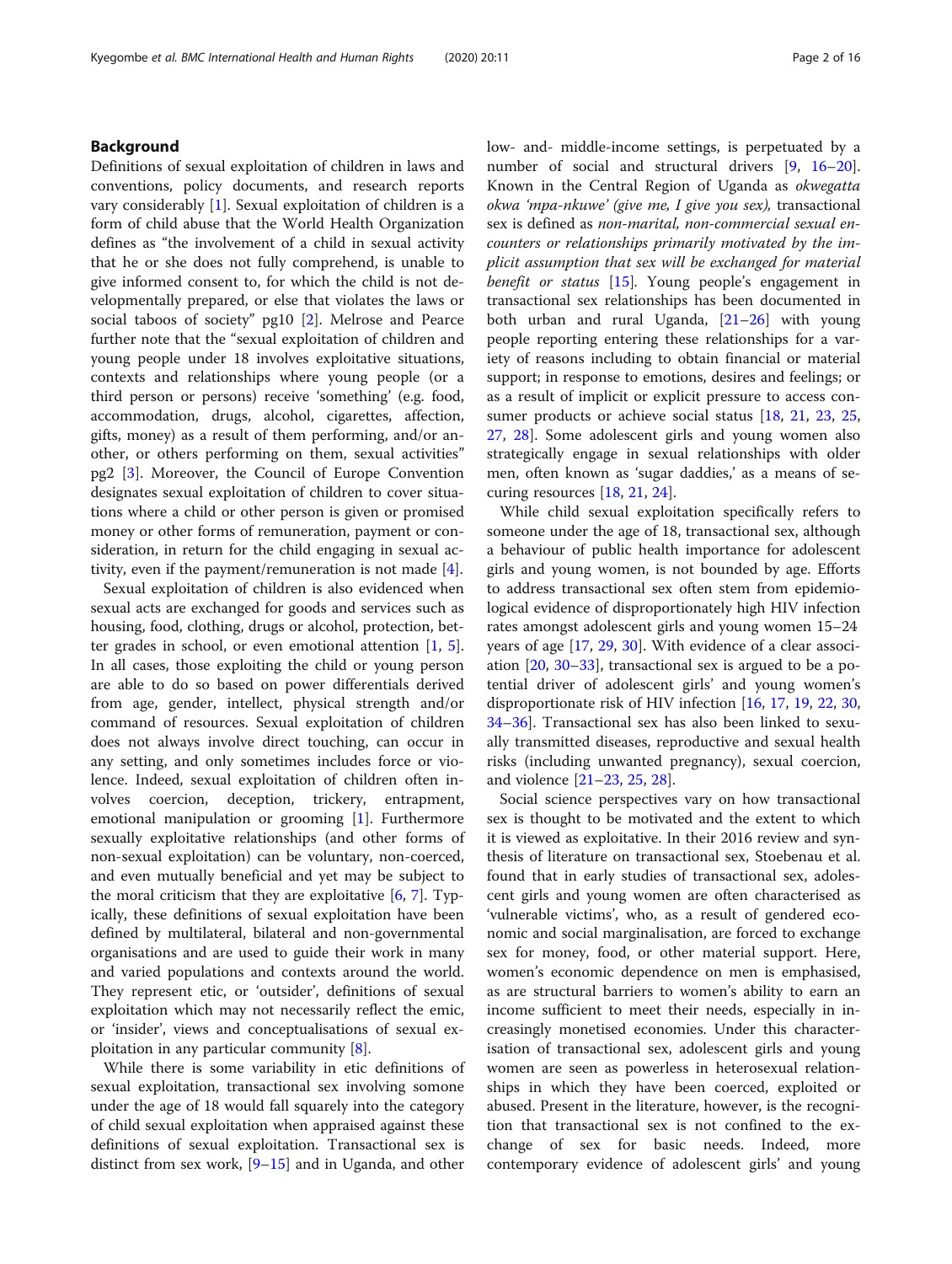women's agency in relationships highlights instances where transactional sex appears to be motivated by relative deprivation and the pursuit of social status. This is often fuelled by economic processes of globalisation and a perceived imperative to access consumer products as symbols of upward mobility and modernity [\[10,](#page-14-0) [12,](#page-14-0) [15](#page-14-0)]. This characterisation of transactional sex also recognises adolescent girls' and young women's agency and ability to extract resources from men by using their 'erotic power' [[37\]](#page-15-0) to capitalise on traditional gendered assumptions in relationships. In many studies, such motivations are at times condemned as morally reprehensible by community members, with adolescent girls and young women who exchange sex for aspirational reasons often shamed and blamed by others [\[15](#page-14-0), [17](#page-14-0)]. It is also important to note that transactional sex may also occur in emotionally intimate relationships where resource exchange adheres to social expectations of the gendered flow of resources from men to women, thus conforming to gender beliefs of men as providers of material support and women as providers of domestic and reproductive labour [[15\]](#page-14-0).

Recognising that adolescent girls and young women may participate in transactional sex relationships for different reasons is important for exploring people's perceptions on the extent to which it is considered exploitative, and in turn, the scope to address harmful or exploitative aspects of the behaviour.

#### Feminist theoretical framework

Drawing from data from Central Uganda, as part of Learning Initiative on Norms Exploitation and Abuse (LINEA), the aim of this paper is to explore the extent to which local people consider transactional sex to be exploitative and the degree to which this emic conceptualisation of exploitation aligns with the etic definitions outlined in this introduction. This has important implications on how effectively interventions that take an etic perspective on sexual exploitation engage with young people and communities in which these perspectives may not necessarily resonate. We focus on transactional sex relationships involving adolescent girls and young women but acknowledge that boys and young men may also be involved in such relationships. This work is guided by a feminist theoretical framework which provides a useful lens for exploring transactional sex against the backdrop of rigid gender and social norms prevalent in the patriarchal society in which this study was conducted. We explore themes including gender, age and power inequalities, the sexual objectification of adolescent girls and young women, and economic and structural inequalities that impact adolescent girls and young women's ability to meet their needs [\[38](#page-15-0)–[40](#page-15-0)].

## **Methods**

## Study context

The study was conducted in two sites in Central Uganda. The urban site, in Kampala District, is a very low-income community 5 km from the central business district. Informal sector self-employment dominates and poverty is prevalent. The rural site is located in the Masaka District, approximately 130 km southwest of Kampala. Many rely on self-employment in the agriculture sector or the fishing industry. Others migrate to nearby towns for daily income earning opportunities. The two study sites were chosen to reflect differing contexts to explore whether the social and structural drivers of transactional sex differed in an urban versus rural setting. They were also settings in which we were confident in the availability and effectiveness of referral services to ensure that we could appropriately respond to any referral that may have been needed.

#### Sampling and data collection

Sampling for all interviews was purposive. Data were collected through in-depth interviews (IDI) and focus group discussions (FGD) with a variety of community members. As summarised in Table 1, a total of 19 FGDs and 44 IDIs were conducted. In Kampala out-of-school

| Table 1 Participant sampling |  |  |
|------------------------------|--|--|
|------------------------------|--|--|

| Gender and site               | Participant age group | <b>KAMPALA</b> | MASAKA         | <b>TOTAL</b>   |
|-------------------------------|-----------------------|----------------|----------------|----------------|
| Focus group discussions       |                       |                |                |                |
| Girls and women 14+ in school |                       | 1              | 1              | 2              |
|                               | 14-17 out of school   | 1              | 1              | 2              |
|                               | 18-24 out of school   | $\overline{2}$ | 2              | $\overline{4}$ |
|                               | Adult women (35+)     | 1              | 1              | 2              |
| Boys and men                  | 14+ in school         | 1              | 1              | $\overline{2}$ |
|                               | 14-17 out of school   | 1              | 1              | $\mathfrak{D}$ |
|                               | 18-24 out of school   | 1              | 1              | 2              |
|                               | Adult men (35+)       | 1              | 1              | $\overline{2}$ |
|                               | Sugar Daddies         |                | 1              | $\mathbf{1}$   |
| <b>Total</b>                  |                       | 9              | 10             | 19             |
| Individual interviews         |                       |                |                |                |
| Girls and women 14+ in school |                       | $\mathcal{P}$  | 2              | $\overline{4}$ |
|                               | 14-17 out of school   | $\mathfrak{D}$ | $\mathfrak{D}$ | $\overline{4}$ |
|                               | 18-24 out of school   | $\overline{4}$ | $\mathfrak{D}$ | 6              |
|                               | Adult women (35+)     | $\overline{4}$ | $\overline{4}$ | 8              |
| Boys and men                  | 14+ in school         | $\mathfrak{D}$ | $\overline{2}$ | $\overline{4}$ |
|                               | 14-17 out of school   | $\mathfrak{D}$ | $\mathfrak{D}$ | 4              |
|                               | 18-24 out of school   | $\overline{2}$ | $\overline{2}$ | 4              |
|                               | Adult men (35+)       | 3              | 2              | 5              |
|                               | Sugar Daddies         | 3              | $\mathfrak{D}$ | 5              |
| Total                         |                       | 24             | 20             | 44             |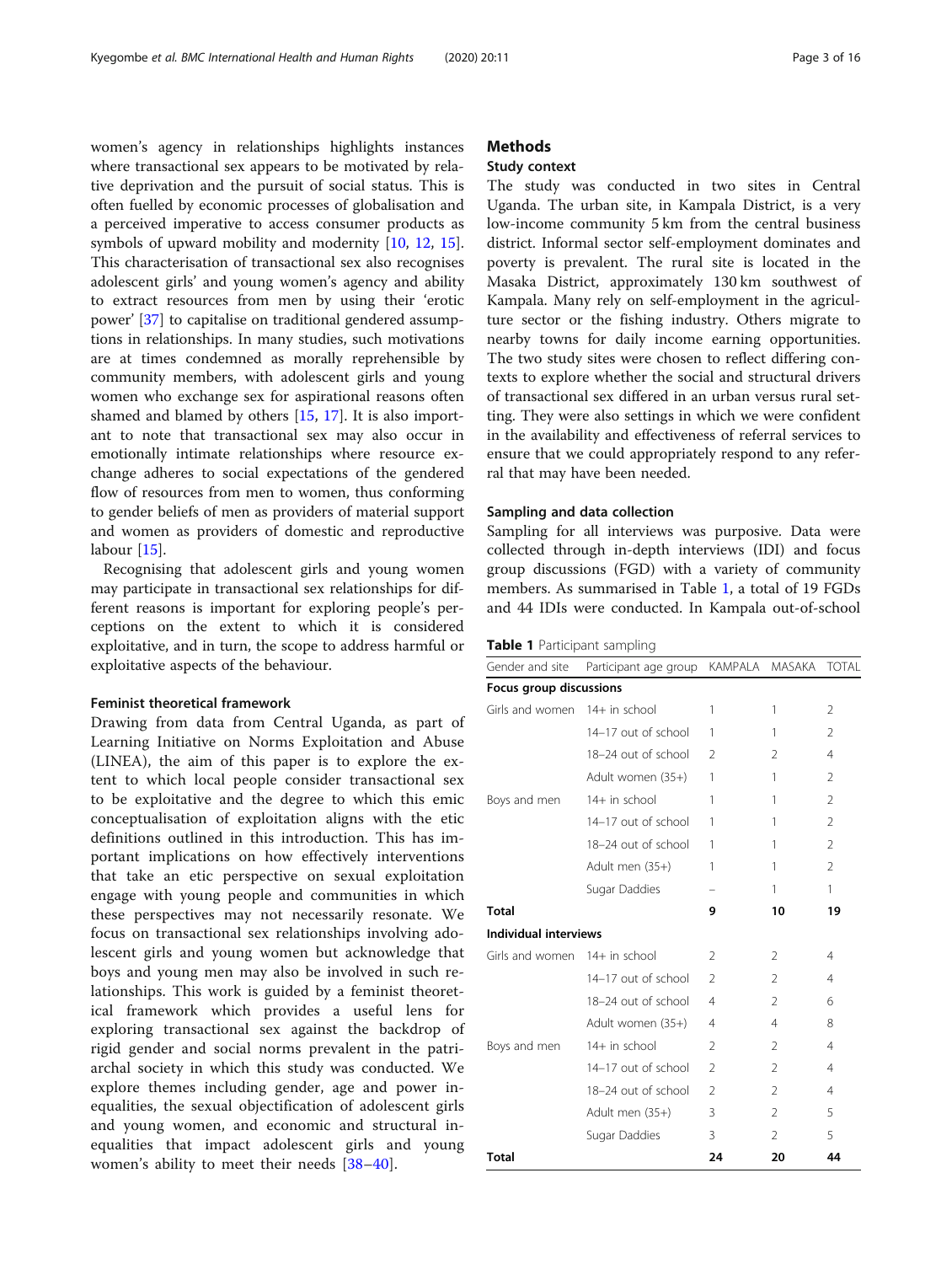young people 14–17 years of age were sampled through a local NGO's – the Uganda Youth Development Link (UYDEL) – residential care centre from which young people are provide with educational and vocational training and support. Some women participants aged 18–24 were sampled from beneficiaries of one of UYDEL's community-based centres. All beneficiaries were made of aware of the study and invited to participate. The individuals who were included in this study were selected based on their willingness to take part, their being in the appropriate age category and their ability to provide independent informed consent. The majority of these participants were young women who had previously been involved in sex work. Recognising the particular contextual realities and unique set of perspectives that this generated, a second FGD was conducted with young women from the community who were aged 18–24 years old but had no involvement with UYDEL or their services. UYDEL also facilitated contact with one mixed-sex secondary school from which young in-school participants were sampled. Students in the desired age bracket were invited to an information session about the study. Those who expressed an interest in participating were given informed consent forms to take to their parents to confirm their consent to participate. From those who returned the form, individuals were selected to reflect a gender-balanced sample of in-school young people aged 14 years and older.

All other study participants, including adult community members, were sampled through the local government structure. Members of the local council approached individuals in their community whom they knew were in the desired age bracket and made them aware that the study was taking place. Potential participants then met with the field researchers who provided more information about the study and formally invited them to take part. In Masaka, all participants were sampled through the local government structure. A mixed-secondary school was also invited to take part from which in-school young people were sampled in the same way that they were sampled in Kampala. Interviews were gender-matched between the gender of the interviewer(s) and that of the interviewees.

Field researchers were recruited from members of the social science research staff of MRC/UVRI & LSHTM Uganda Research Unit. All field researchers had experience researching sensitive topics including HIV and violence, and of interviewing vulnerable groups including children. In addition to their on-going training on interview techniques, probing and qualitative research procedures, field researches also underwent an intensive one-week training programme on the aims and objectives of this study, the study tools and procedures, the ethical considerations of this study, the informed consenting procedures, and the study's referral protocol to ensure that any participants who may have required referral support would be appropriately identified and referred. FGDs were single-gender, included an average of nine participants, and were conducted by two field researchers.

Detailed in Additional file [1](#page-13-0), FGD participants took part in a vignette discussion. Short stories of adolescent girls under the age of 18 (or which featured a power differential) having sex with men 10 or more years older than them were read and participants were asked to reflect on whether they considered the situation exploitative or not, and why. The scenario was then altered in an iterative manner to explore whether specific changes in the circumstance or age of the characters caused the participants to change their assessment of the situation [[41,](#page-15-0) [42\]](#page-15-0). The content of these vignettes is summarised in Table 2.

All interviews were conducted in Luganda using a semi-structured topic guide which was jointly translated

Table 2 Summary of sexual exploitation vignettes

| Concepts tested                        | Characters                          | Vignette                                                                                                                                           |
|----------------------------------------|-------------------------------------|----------------------------------------------------------------------------------------------------------------------------------------------------|
| Vulnerability through poverty,         | 'Fiona and Peter'                   | Fiona is from a poor family and is having sex with Peter                                                                                           |
| and young age                          |                                     | Fiona is 14 and Peter is 25                                                                                                                        |
| Inter-generational sex                 | 'John and Sarah'                    | Sarah is 17 and John is 45                                                                                                                         |
| Power differentials                    | 'Joan and Andrew'                   | Joan is in secondary school, Andrew is her teacher                                                                                                 |
|                                        | 'Lucy and James'                    | Lucy is a live-in domestic worker and James is the married man of the house                                                                        |
| "Mutually beneficial"<br>relationships | 'Michelle (poor)<br>and Samuel'     | Samuel owns a shop and in return for sex, Michelle receives household supplies like sugar and<br>soap                                              |
|                                        | 'Michelle (well-off)<br>and Samuel' | Samuel gives Michelle money for mobile phone airtime and to style her hair. He has also given<br>her a mobile phone and promises her a smart phone |
| Adolescent girls' and young            | 'Fiona and Peter'                   | Fiona exchanges sex for alcohol when at Peter's bar                                                                                                |
| women's behaviour                      |                                     | Fiona exchanges sex for clothes that Peter trades in town                                                                                          |
|                                        |                                     | Fiona's parents are strict and restrict her movements. She sneaks out at night and has sex with<br>Peter for transport home                        |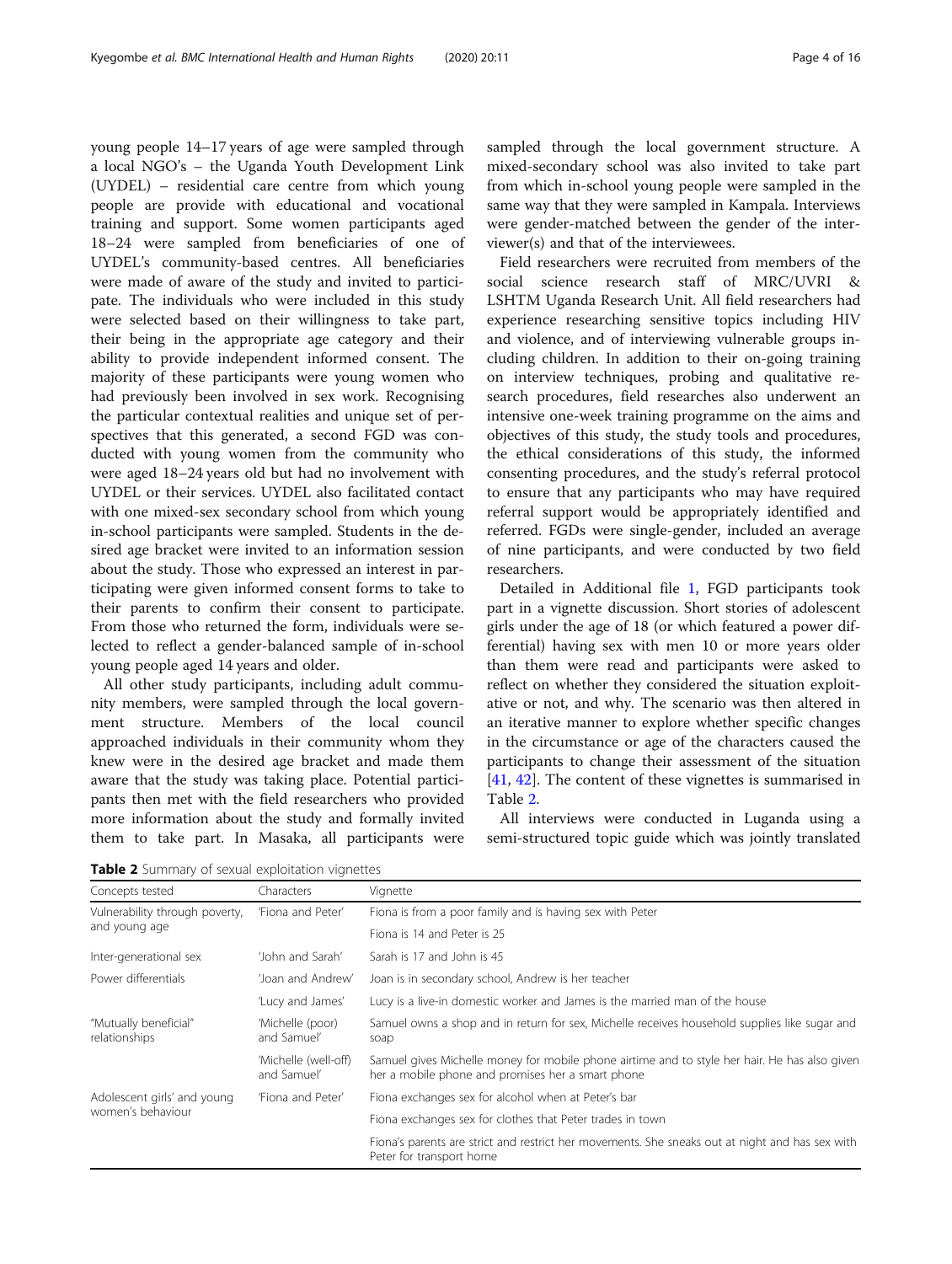from English by the study team, all of whom were fluent in English and Luganda. Joint translation was conducted to ensure that all team members had a common understanding of the ambitions of, and nuances in, the language used in the questions and translations. This was also important to ensure that the team were jointly cognisant of any language that could be perceived as stigmatising, given the sensitive topic and potentially vulnerable participants. All interviews were audio recorded. Interviews were conducted in a private location chosen by the study participant(s) in collaboration with the field researchers. Interview locations were selected to ensure that the discussions could not be overheard by others whilst also being safe and conveniently located. FGDs were conducted in a vacant classroom of a school that was not in session. Topic guides were developed based on a review of the literature and on the study objectives and research questions. They were developed through a collaborative process between the study investigators, staff of UYDEL and the research assistants. The final themes that were decided reflected the key themes that were considered necessary to explore the research objectives and questions. Topic guide themes included; friendship, popularity and peer pressure; motivations for, and consequences of, transactional sex; normative views of transactional sex and agedisparate sex; perceptions of young people's readiness for sex; sexual consent; and views on sexual exploitation.

Efforts to distil the context and extent to which transactional sex was considered exploitative were complicated by the fact that in Luganda there does not exist an exact translation for the word 'exploitation'. Instead, the concepts of 'fair/unfair' and 'taking advantage' were used to try to access community members' perceptions of exploitation or exploitative situations. Synonyms used by participants to describe exploitation included "using", "misleading", "force" (which was also used to describe sexual assault) "unfair sex" and "wrong sex".

## Ethical considerations

Ethical approval for this study was obtained from the Research Ethics Committees of the London School of Hygiene and Tropical Medicine, the Uganda Virus Research Institute and the Uganda National Council for Science and Technology. All adult participants aged 18 years and older provided written informed consent. Those aged 14–17 provided written informed assent. Informed consent/assent was obtained in the same private location that the interview was conducted. It was also emphasised to all participants that their participation was voluntary and that they could choose not to answer any question or to withdraw from the study without giving a reason. They were also assured that their decision not to participate in the study would not affect in any

way services that they might have been receiving. UYDEL provided in loco parentis consent for all young people aged 14–17 in their care. In Masaka and for young people who were not under UYDEL care, parents provided written informed consent for their child to participate. Apart from a few men who were identified as sugar daddies, no individuals declined to participate and no parents denied consent for their children to participate. Some in-school students did not return signed parent consent forms and were therefore ineligible.

All FGD and IDI interviews were given a unique identifier number which did not contain any personal data. During the course of the study any handwritten notes were stored in a locked cabinet when not being reviewed by a research team member or before they had been transcribed onto a password-protected computer with any personal identifiers removed. All transcribed interviews were saved onto a password-protected computer without any personal identifiers included. Any data with identifiers, for example the informed consent and assent forms were stored separately from the all other data. Furthermore, all raw data including audio data that had not yet been transcribed or entered into a passwordprotected computer were located in a secured office and kept in a locked filing cabinet when not on the person of a research team member in the field or while being transcribed.

The study adhered to recommendations under the WHO guidelines for safe and ethical data collection on violence against women [\[43](#page-15-0)] and UNICEF's guidelines on ethical research with children [[44\]](#page-15-0). This included having a referral system in place should any participants be identified to require assistance following their participation in the study.

## Data analysis

Data analysis was guided by a social constructivist theory through which we focused on how individuals created their reality and viewed their world. Our approach was grounded in the work of Berger and Luckman [[45](#page-15-0)] who explored reality creation and the influence of individual meaning based on life experiences, societal and cultural expectations, and rules and norms [\[46](#page-15-0)]. We found this theoretical position, in addition to a feminist framing, to be especially useful for exploring emic perspectives of unfair or wrong sex with a variety of participants, particularly when considering the influence of how life experiences, societal and cultural expectations, and rules and norms shape the individual meaning that participants ascribed to various permutations of sex which featured a power differential or was between girls aged below 18 years of age and men aged 10 or more years older. This helped us to access the views and meanings that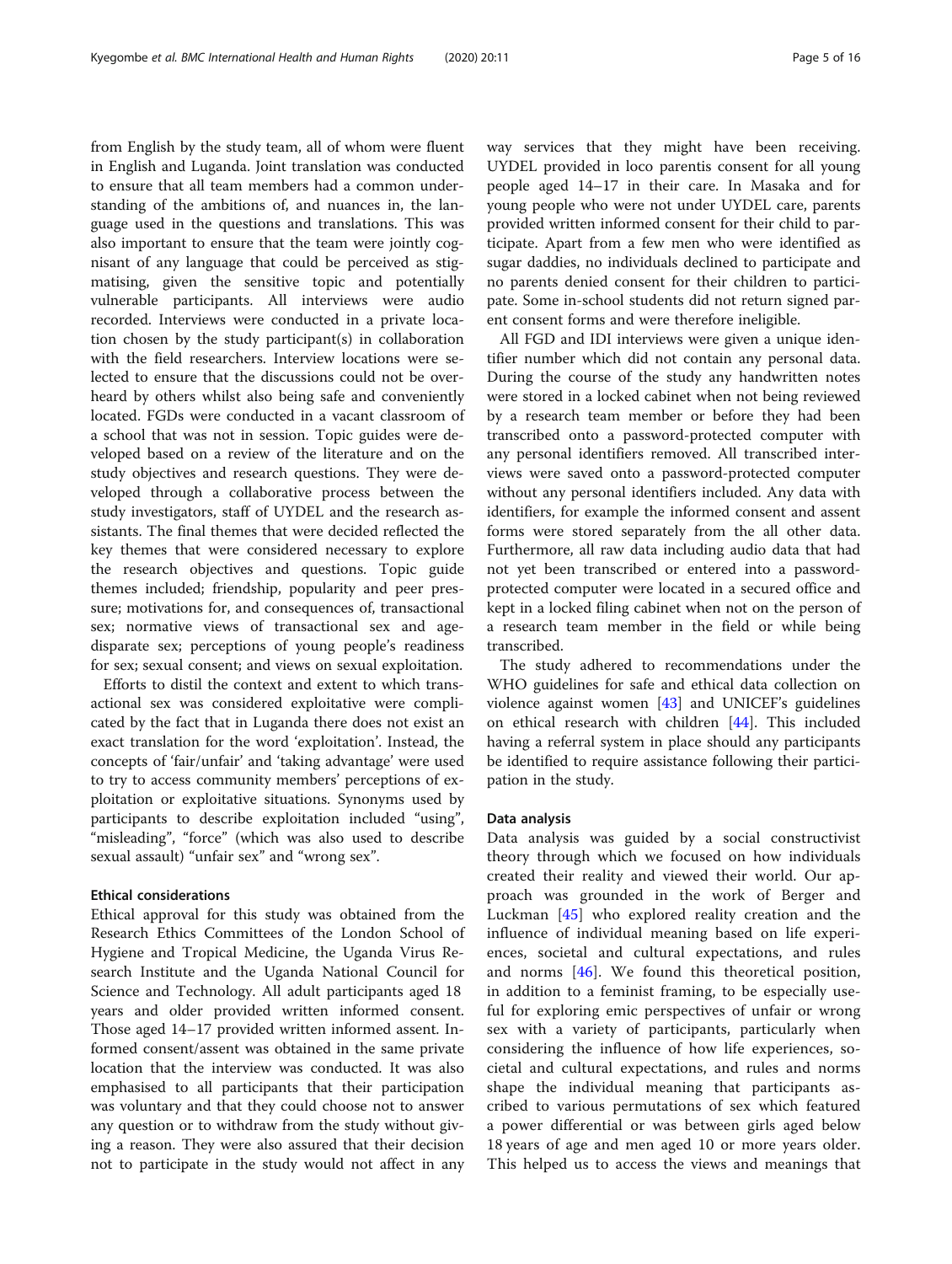participants placed on exploitative aspects of transactional sex as well as to explore variations in these meanings and views across participant groups.

Data analysis was thematic and complemented by techniques described in Grounded Theory including deviant case analysis and constant comparison [[47](#page-15-0)]. During regular team debriefings, the data, emerging themes, and potential new lines of enquiry were reflected upon. Emerging findings were also discussed with staff of UYDEL and the wider LINEA team to include their views, experiences and perceptions in the on-going analysis and subsequent data collection. Completed interviews were transcribed verbatim into Luganda and then translated into English [\[48](#page-15-0)]. Following intensive reading of the transcripts, a preliminary coding frame was developed by the first author which, supported by NVIVO 10 analysis software  $[49]$ , was used to code a sample of transcripts. Through on-going comparison of the properties of the data a final coding frame was developed and used to code the remaining transcripts. This included themes that emerged from the data and those identified a priori from the literature and previous research. Separate coding frames were developed for the FGD and IDI interviews and for each of the participant age groups. Data summaries were run using the query function in NVIVO in order to systematically compare the data between sites and participant groups and thus reduce the risk of anecdotal reporting of the data [[50,](#page-15-0) [51\]](#page-15-0). Through this process, a model of the results was developed as reflected in the findings below in which we note where perspectives varied by age or gender. All names used in the reporting of the results are pseudonyms.

## Results

#### Description of the sample

Girls' and women's ages ranged from 14 to 47 years. Inschool participants were mainly in secondary school with a few in post-secondary, vocational training. The majority of the out-of-school participants had at least some primary-level education. While many out-ofschool adolescent girls and young women had a source of income, for most this was insufficient to meet all of their needs. Boys' and men's ages ranged from 14 to 56 years. All had at least some primary-level education. Most men aged 25 and above were married and selfemployed. Overall, approximately 95% of the participants were Baganda by ethnicity.

### Findings

In general, and across participant groups, transactional sex was condemned on the extent to which it involved sex with a minor or misled a naïve or immature girl; involved lack of consent or the inability to refuse, particularly in relationships characterised by power differentials; worsened the pre-existing status of the girl, or a man's intention for the relationship was considered inappropriate; the adolescent girl or young woman was considered vulnerable; and the extent to which adolescent girls and young women were considered responsible for 'their situation'. While many disapproved of transactional sex relationships, this was not always because the relationship was considered inherently exploitative but was instead disapproved of for other reasons elaborated upon below.

Sex with a minor or misleading a naïve or immature girl For most participants, sex with a minor was considered wrong, as a man from Masaka describes:

"It breaks my heart to find a man as old as I am at 50 with a girl of 16. It is very bad and it greatly impacts on that girl's life. It is like loading six tonnes on a truck whose maximum recommended load is one tonne" (FGD Adult Men, Masaka).

Many participants from all age groups also noted that sex with someone below the age of 18 was illegal and could attract punishment:

"I think that it is proper for a girl to have sex when she has made eighteen years because that girl has reached the decision making age...even with the Ugandan laws, if you have sex with a girl who is below eighteen years, you can be imprisoned" (FGD young women aged 18-24, Kampala).

Across the data, views were also shaped by the extent to which pressure, deception or manipulation was thought to feature, especially where the adolescent girl or young woman was considered to be young or immature as captured by young men in a FGD in Kampala:

She is young and needs guidance and he is manipulating her using money and phones. Can't he find someone who is at least 20 and try manipulating her. She won't be as easy to deceive as these infants (FGD 18-24-year-old young men, Kampala).

This pressure was described as considerable, with girls ill equipped to withstand it:

She can say no but because the man is pressuring her he doesn't let her say no. When the girl says my parents told me I shouldn't bring home clothes that they haven't bought, he says "let me give you money, will they see it too?" When the girl says that my parents will beat me, he says "don't you have a friend?" He comes up with tricks; "keep this with your friend"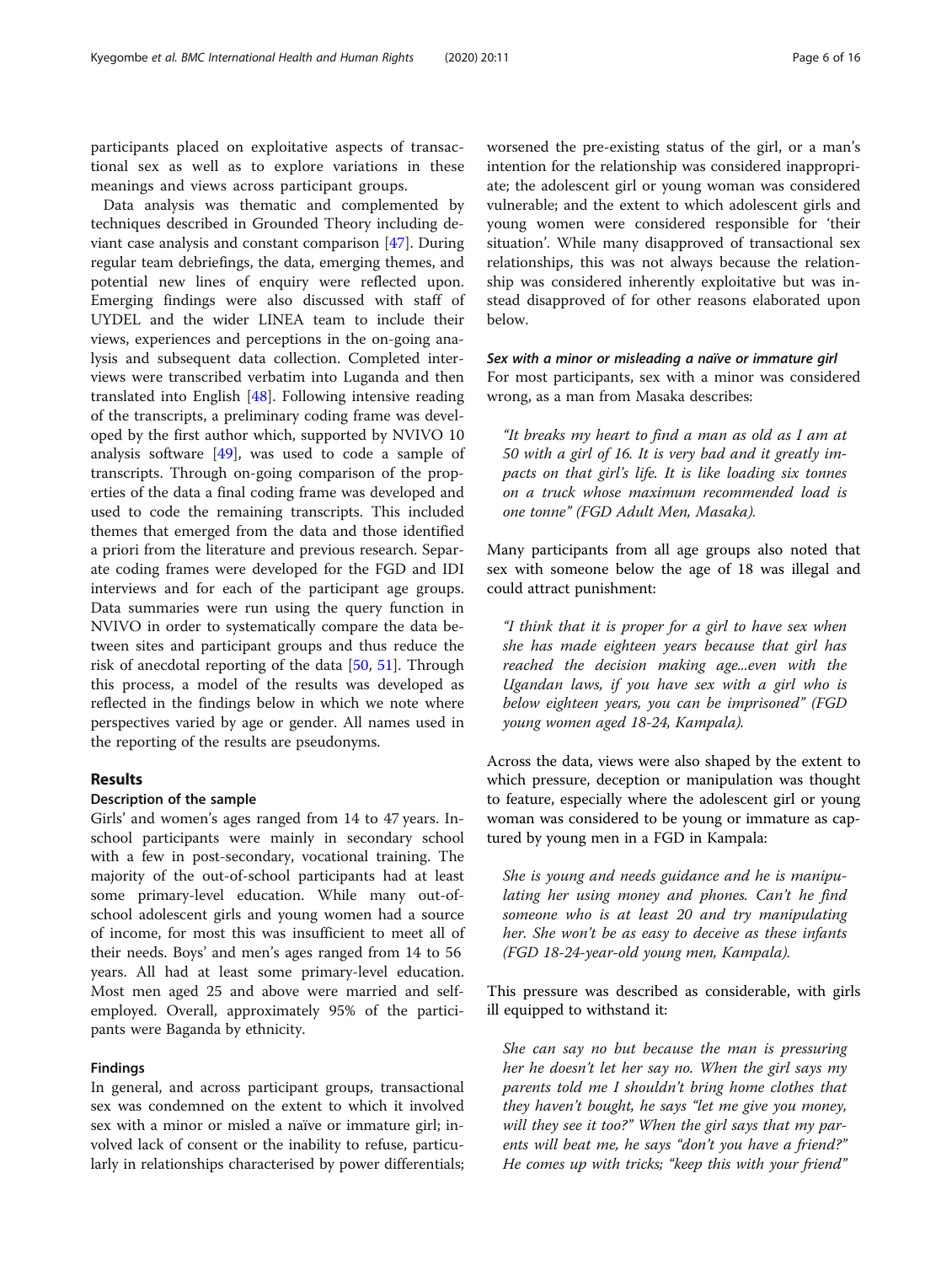it is the man who is wrong. The girl would not have come up with such thoughts (FGD Adult women, Masaka).

However, a few, particularly male, participants were accepting of a sexual relationship with a minor if she appeared to be physically ready for it:

I don't see that as bad because we are told that in African traditional societies, a girl would be married-off by the age of 14 or younger … these days for us to marry, you look at her size and not so much her age. If she is 14 and tall and has good size, then the person who is 25  $[can]$  marry  $[her]$ " (FGD inschool boys aged 14+, Kampala).

Used here, 'marry' did not necessarily refer to a formalised legal or cultural union, but instead to having a relationship structured around gendered expectations whereby in return for provision, a man could expect to access sex from a 'woman'. Many who held this view did not, however, consider adolescent girls' or young women's emotional readiness for sexual relationships. Among some participants, particularly women, there was a recognition of a difference between physical and emotionally maturity:

The difference between being physically mature and emotionally mature is that you can meet someone who is [physically] mature yet they do things like those of a young child  $\int$  e.g. play] that means that that person has only grown up in body but the mind is still young (FGD young women aged 18-24, Kampala).

For many participants across all age groups, agedisparate sex with a minor attracted particular concern. This was explored in a vignette in which 'Fiona' was 14 and 'Peter' was 25.

"Peter needs to be apprehended and charged with defilement" (FGD boys aged 14-17, Kampala).

Many participants condemned his actions with more conviction than if he had been only a few years older than Fiona. As the age of the girl in the vignette was presented as older, for a few, their opposition to agedisparate sex with an adolescent girl waned, even when she was still under the age of consent:

… God made women in the same way. I am 45 years old but even a 17-year-old girl can have sex with the man that I am sleeping with so if it's 17 and 45

years then there isn't much difference (FGD Adult women, Masaka).

While this view was unusual, it reflected a sentiment that a large difference in age was not always considered exploitative or unacceptable, particularly when the adolescent girl's body was 'mature' or she was already sexually experienced.

## Lack of consent or inability to refuse particularly in relationships characterised by power differentials

Many participants in all age groups also took issue with sexual relationships that were non-consensual either because they were forced or coerced, or where the adolescent girl or young woman was considered unable to refuse. The inability to refuse was often characterised to occur in situations of asymmetric power where by refusing, the girl risked other negative consequences. Examples of this were where a girl refused the advances of a teacher and consequently risked suffering academically, being otherwise beaten, harassed, or ultimately being forced to leave the school.

It might be the final year like S4 or S6 [academic years in which national exams are taken] and he asks her to be in a relationship with him. He might threaten her that "if you refuse I will accuse you of an offence and you will be expelled. Remember, it is the final year" (FGD young men aged 18-24, Kampala).

Many participants recognised a similar inability to refuse for domestic workers whose male employers made sexual advances which they were forced to accept for fear of losing their job, with resulting consequences for them and their dependants.

He threatens her, that is why whenever he asks her for sex the girl has to agree because he threatens her that once you tell anyone I will chase you away from this home (FGD young women aged 18-24, Kampala).

This was viewed by some as wrong as it was considered unfair to both the girl and his wife:

What the boss is doing is not fair; enticing that girl with his money it is not fair to the girl and to the man's wife (FGD young women aged 18-24, Kampala).

as well as a violation of the girl's rights and potentially illegal: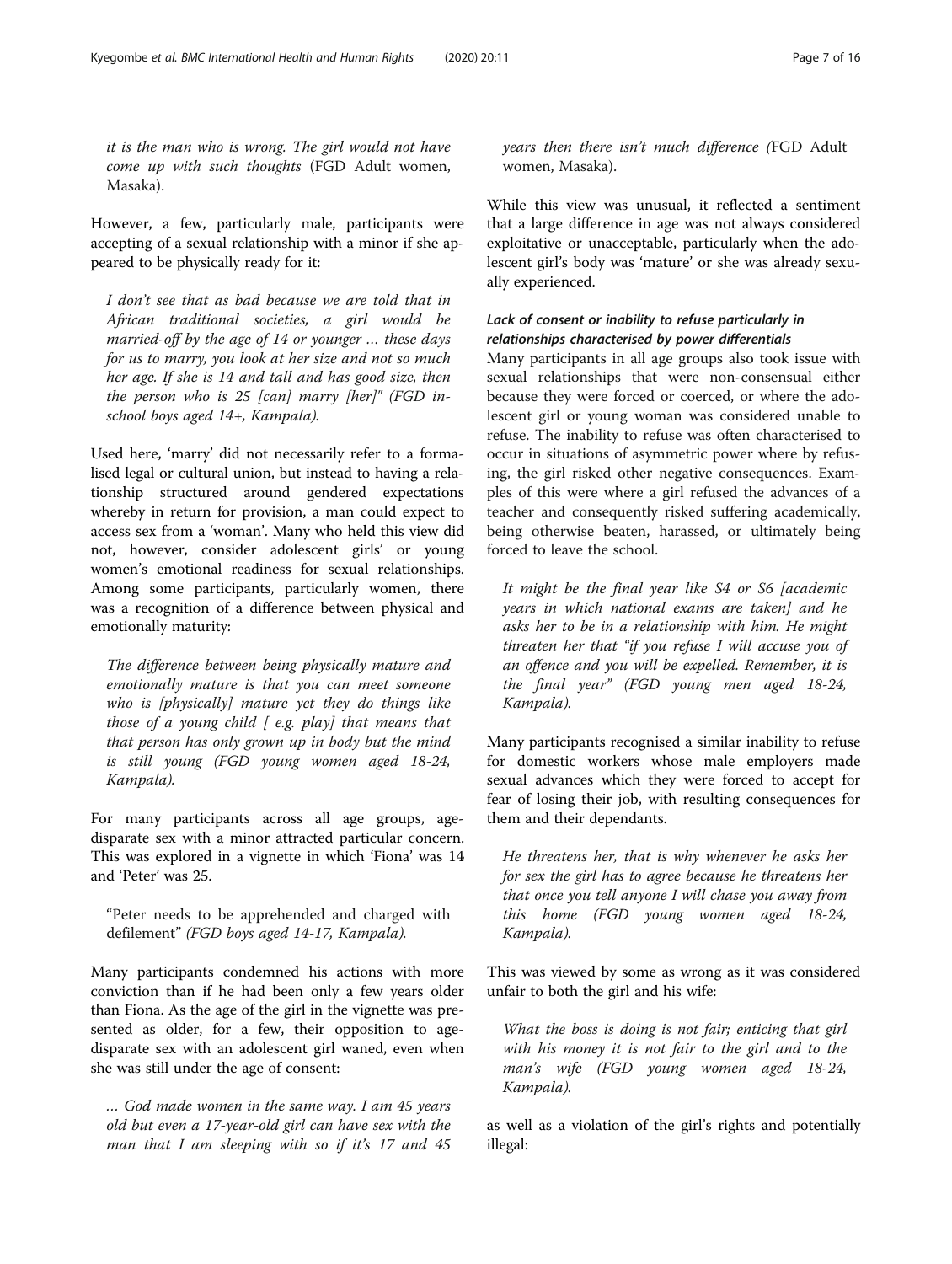James is abusing Lucy's rights as a housemaid. There is a possibility that he even rapes her. If he does not rape her, whatever they are doing is wrong and if he rapes her then he is abusing her rights (FGD 14-17 year-old boys, Kampala).

Some participants, however, described circumstances under which sexual relationships characterised by power differentials were not necessarily viewed negatively. In the vignette discussion on a teacher having sex with their secondary school student, some participants, particularly younger and in-school participants, interpreted this relationship as an opportunity for the girl to obtain additional tutoring, money for school fees, snacks, or grades for which she might not have been capable, and thus as an opportunity for future progression. Indeed, many who viewed the situation in this way felt that unfairness arose out of the student being given an advantage over her peers or corrupting them:

Joan is going to spoil other students. She will tell one of her friends that the teacher is in love with me so the friend will start thinking that I wish that I were in a relationship with a teacher too (FGD young women aged 18–24, Kampala)

In general, 'blame' was apportioned to both the teacher and the girl, though not all recognised the power differential inherent in the relationship and instead blamed adolescent girls for 'pursuing' their teachers:

Such a scenario is not alarming because those things happen – teachers falling in love with students. This is because the students themselves lure the teachers in the way they dress. The teacher is at the blackboard teaching and the girl is there seated badly [with thighs 'too far' apart]. Why wouldn't the teacher go for her? (FGD boys aged 14+ in-school, Kampala).

In discussing this situation, some men excused teachers' behaviour arguing that "at times you have to put yourself in his shoes" (in instances where adolescent girls were physically attractive or enticing) and remember that "teachers are also human beings".

"Your daughter is fed on yoghurt and milk, she looks good, she very enticing. So whenever I look at her while teaching, I get enticed. Remember I am a human being so it is you the parent who caused all this. Because I am a normal man and I notice her beauty" (FGD adult males, Kampala).

The perception that the adolescent girl or young woman could be disproportionately benefiting was also used by some to evaluate the appropriateness of a domestic worker having sex with her employer:

The reason why maids get into relationships with their bosses is because they think of where they are coming from and the experiences that they have been through. She compares her home with his home … then starts thinking that if she can get into a relationship with her male boss then her life will improve. That is why maids get into relationships with their male bosses (FGD young women aged 18-24, Masaka).

Implicit in such narratives was a rationalisation of adolescent girl or young women's motivation to get into relationships, and a reflection on the benefits derived from such relationships. As such, the power differential did not always feature as a concern, especially where the adolescent girl or young woman was seen to benefit overall.

## Pre-existing status of the girl and a man's intention for the relationship

The extent to which transactional sex was condemned also related to girls' pre-existing status before the relationship. In instances where the girl was perceived to be living a 'good' life (for example by being provided for by parents or relatives, being in school, having their needs met and otherwise not struggling in life) or in which her future prospects were promising, a sexual relationship, particularly with the 'wrong' man, was at times seen as a risk to this future, and condemned, by a cross-section of participants, on that basis:

The truth is a teacher having a sexual relationship with a student is very bad, even if they are of the same age...if a teacher decides to relate with a child who is out of school, that is ok...but once a child is in school, it is very bad because they are supposed to be studying, and whenever a child decides to have a relationship with a teacher, he negatively affects her ability to learn (FGD Adult women, Kampala).

For many participants, however, particularly adolescent girls and young women, adolescent girls were considered to lack reliable opportunities to make a living sufficient to meet their needs and thus sexual relationships with men were often viewed as 'necessary' in order to survive:

I think it is okay for Fiona to have a boyfriend and at that age  $[14]$  $[14]$  we have to be in school and we have other needs. If Fiona has a boyfriend he will be able to provide for her and may also help her with school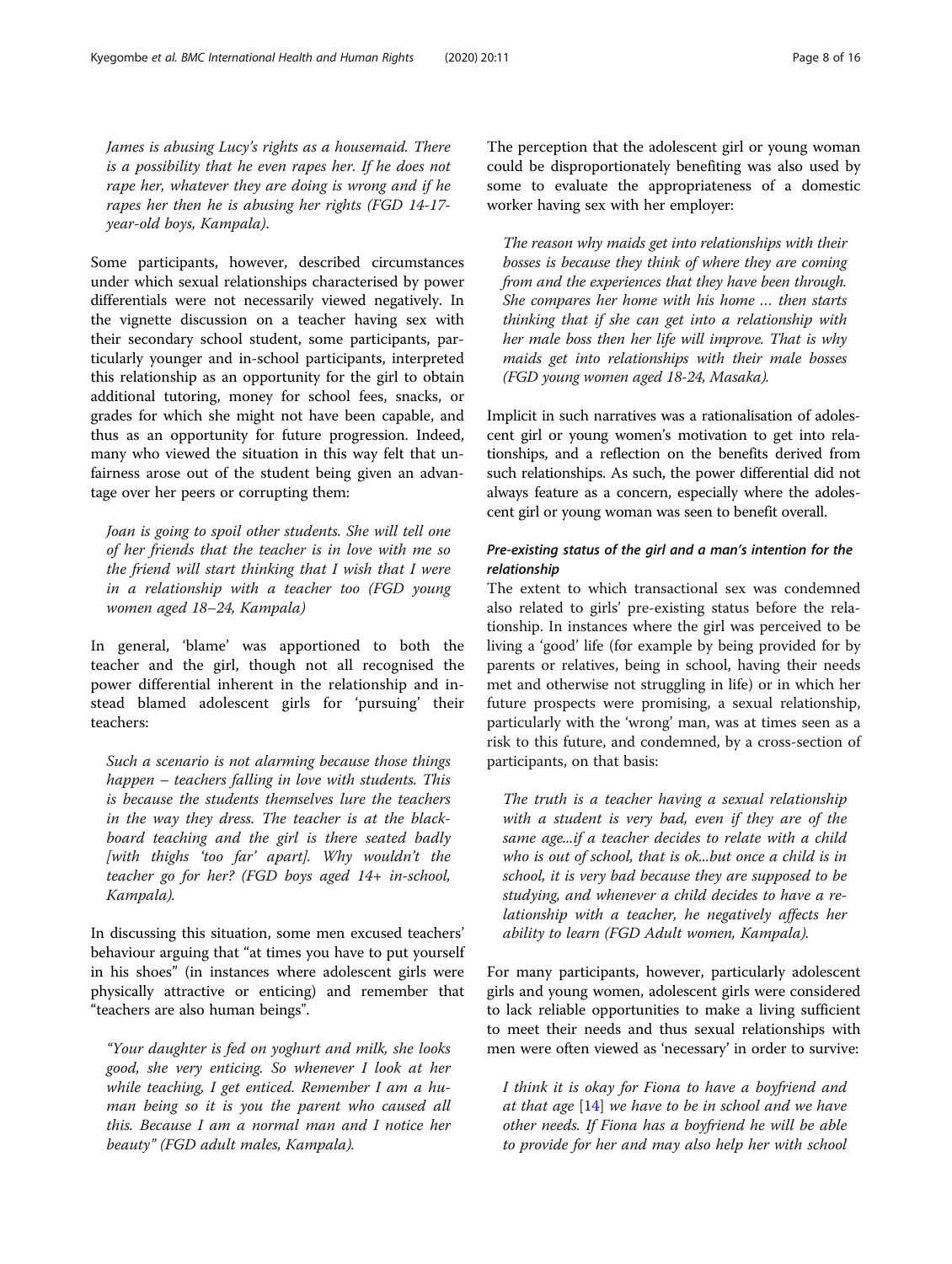fees and she continues her education (FGD in-school girls aged 14+, Kampala).

In this way, adolescent girls and young women themselves were also seen to use sexual relationships as a means to meet their needs.

Transactional sex relationships were, however, universally condemned as wrong or unfair when men were perceived to have sinister motives for pursuing a girl such as to ruin her life by infecting her with diseases or impregnating her:

In most cases such men who have interest in young girls have an objective, there is no way that a 30 year-old man can be attracted to a 14-year-old girl. He might have diseases like gonorrhoea which he wants to spread to her so that she also suffers – girls are affected by such diseases more than men (FGD young women aged 18-24, Masaka).

While a few, mainly male, participants also speculated that some adolescent girls or young women might also be motivated to enter questionable relationships in order to infect their partner with HIV, this was more commonly attributed to men, especially in age-disparate situations, where men refused to use a condom, or where the girl seemingly had little to offer the man apart from sex.

Some participants also noted that a man may be motivated to have sex with an adolescent girl or young woman in order to help her family, although this was often not seen as sufficient to make sex with a minor acceptable:

[Even] if he is trying to help your family, he should wait for you to grow up instead of defiling you at a young age" (FGD young women aged 18–24 Masaka)

Some participants, however, described allowances being made for men who were thought to have 'redeemed' themselves by 'doing the right thing' in situations where their actions should otherwise have attracted consequences:

A man rented on a certain estate where the landlord had many daughters. He admired one of those girls who was in Primary 5 [official grade age is 10 but students may be older if they have had interruptions to their schooling]. In fact he is the one who broke her virginity. He [the man] asked us for advice but we told him we were going to report him to authorities. Before taking him to the police we spoke to those responsible for the girl. Unfortunately, the girl was an orphan so they [those responsible for the girl] asked the man to take care of the girl until she is

ready for marriage. They also asked for the money that they had invested in looking after the girl. The man accepted and up until now the girl is in marriage with the same man (FGD Adult men, Kampala).

While, as this narrative suggests, this situation was often seen as wrong, the fact that the man 'did the right thing by the girl' by marrying her and offering her perceived respectability and financial security, made some participants more accepting of the situation.

#### Adolescent girl or young woman's position of vulnerability

Vulnerability was often characterised to arise out of individual or household poverty or an adolescent girl or young woman's desire to complete her education. This vulnerability elicited a lot of mixed responses with relation to the extent to which sexual relationships were seen as exploitative, wrong or unfair. Many, particularly women, often empathised with adolescent girl's and young women's situation and described understanding how they might have seen sexual relationships as a means to navigate vulnerability:

Most of the time … that is the biggest challenge that we have [in our residential zone]. The mother is working, and the father is not working, this greatly affects the mother. So if Fiona gets Peter who is capable of giving her 5000/= (\$1.30), remember we only have a single meal, once we eat lunch, then we are done, that affects us, since me as Fiona I would have wanted to eat supper or a sumbusa [samosa] or even the bread that we see at the neighbour's place. So this  $5000/$ = can do a lot for her. This kind of situation makes it easy for her to get into a relationship with Peter. That is the reason that influences so many young girls like Fiona who is 17 years...this situation where the father is not working and yet her mother is also earning very little (FGD Adult women, Kampala).

In contrast a few blamed young girls for 'not being patient' even in the face of her household's vulnerability:

The truth is that what the girl is doing is wrong because she is the first born in a family of five siblings. She is going to plant bad manners among her younger siblings. Showing them that it is right, yet what she is doing [having sex] is not at the right time. Secondly she is fetching more problems for that family … Much as the father is not working, she has to be patient" (FGD Adult men, Kampala).

Not everyone agreed with this view, however, with many focussing on her young age as evidence of wrongdoing on the man's part: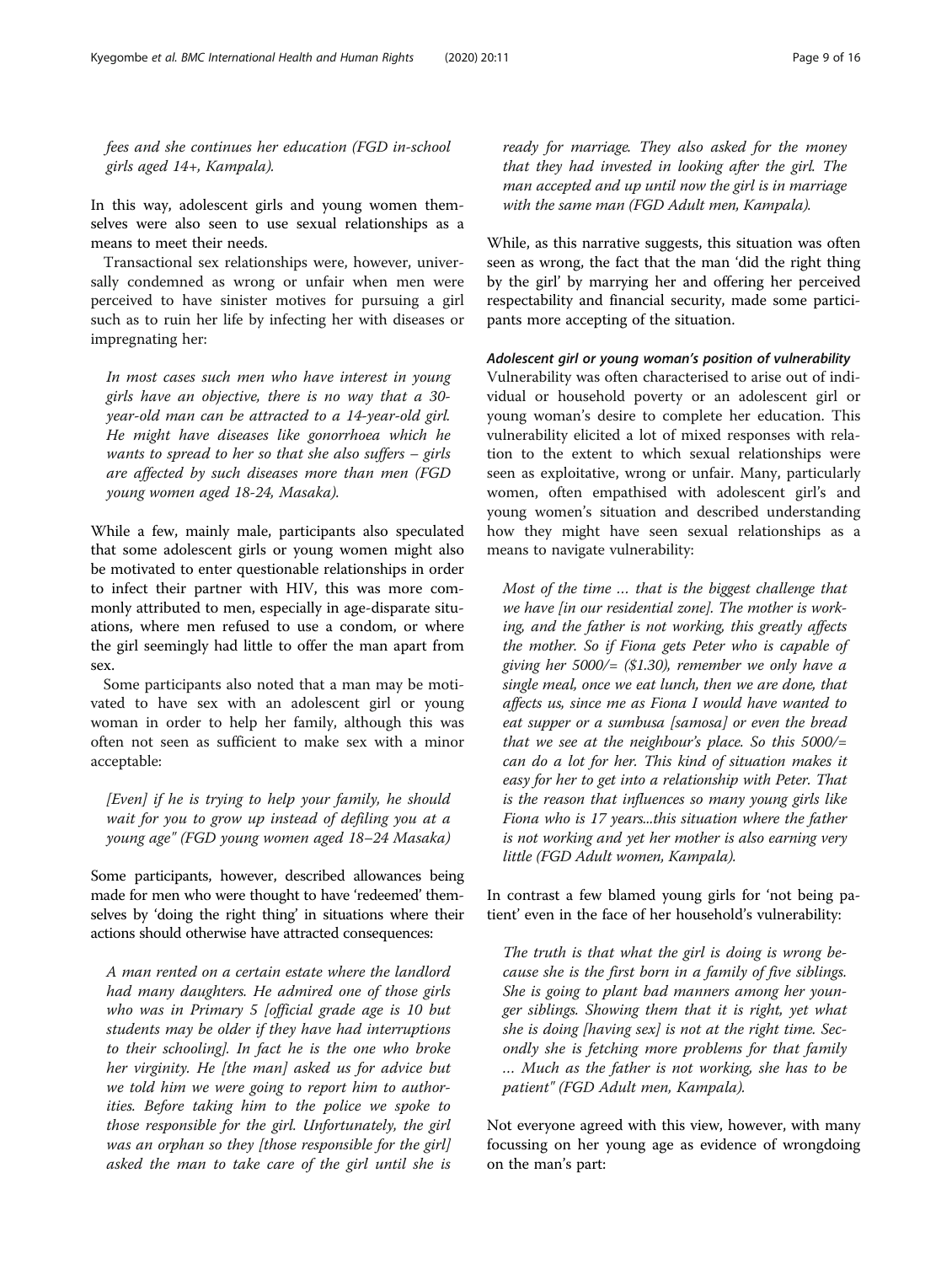That is child abuse, she if only fifteen years and has not yet got to the age of consent, Peter is only using her, he is defiling her (FGD young women aged 18- 24, Kampala).

Sex with an adolescent girl or young woman, even if she was socioeconomically vulnerable, was not always viewed in a negative light. Indeed for some, particularly young men, the men involved in such relationships deserved 'credit for helping her' to meet otherwise unattainable needs.

You can find that the man wants to pay for her fees and help her in other things. And at 45, the man is mature and knows how to help the girl. So it is okay (FGD in-school boys aged 14+, Kampala).

As such, the idea that the man was 'preying' on, or exploiting a girl's vulnerability, was contested in the data. This must be understood in the context of structural impediments to adolescent girls' and young women's ability to earn an income and the absence of welfare or social security support in the study context. In the absence of state, civil society or familial support, relationships with men were seen by many as a realistic means for girls to meet their needs.

## Adolescent girls' and young women's perceived choice and responsibility for 'their situation'

Overall, the extent to which a sexual relationship was considered exploitative was also affected by adolescent girls' and young women's perceived agency and thus 'responsibility' for any negative situations in which they found themselves as a result of their participation in a transactional sex relationship.

… they should sit her down and counsel her … because at 14 years she feels that she has to taste everything or it might be the peer pressure at school that is disturbing her so she needs to be beaten and counselled so that she comes back to line. (FGD inschool boys aged 14+,Masaka).

Even young adolescents were blamed by some men and women for being in a sexual relationship, and their assumed agency in having entered the relationship, meant that it was not necessarily viewed as exploitative but instead a deliberate means of reaching their objectives. During a vignette discussion with young men in Kampala, the participants added an additional character, Pius, Fiona's additional, similar-aged boyfriend. By adding him, they were then able to elaborate on their perception that Fiona was using her body to get what she wanted – and could not be argued to have been exploited:

Fiona is an opportunist she knows she can't afford to buy the clothes but she can get them using her body. So she gets the clothes in order to look good for Pius [a young boyfriend]. (FGD young men aged 18-24, Kampala).

This reflected a general sentiment amongst some participants, that some adolescent girls and young women went 'too far' in using sex to get what they wanted:

I think it is not right because at times old men sleep with immature girls who are not yet ready for sex and they end up destroying their reproductive systems. Such girls end up not being able to conceive. I think it is not right and these girls should learn how to set limits (FGD young men aged 18-24, Kampala).

Here, men were sometimes characterised as 'hapless victims who were enticed by young women's sexuality' and were themselves vulnerable to exploitation:

When this young girl gets an older man, he is likely to give her everything she wants … because while having sex, the girl can decide to lick the man's penis just like what they watch on WhatsApp and in the process the man becomes crazy for the girl and the girl gets crazy because of the money (Adult men, Kampala).

Women were also less sympathetic to the charge of exploitation in situations where adolescent girls and young women were thought to engage in sexual relationships out of perceived greed or instances in which their needs were otherwise provided but they were still discontented:

If your parents are giving you everything that means that you are still in school. Why should I ask for a phone when I am still in school? (FGD young women aged 18-24, Masaka).

For a few, such views extended to blaming adolescent girls and young women for any negative consequences that may have arisen because of their relationships, including violence. A group of young men from Kampala elaborated:

James' wife might pour acid or hot water or even excreta on her face because she is messing with her husband. Lucy should say no to James because her duty is that of a housemaid (FGD boys aged 14-17 Kampala).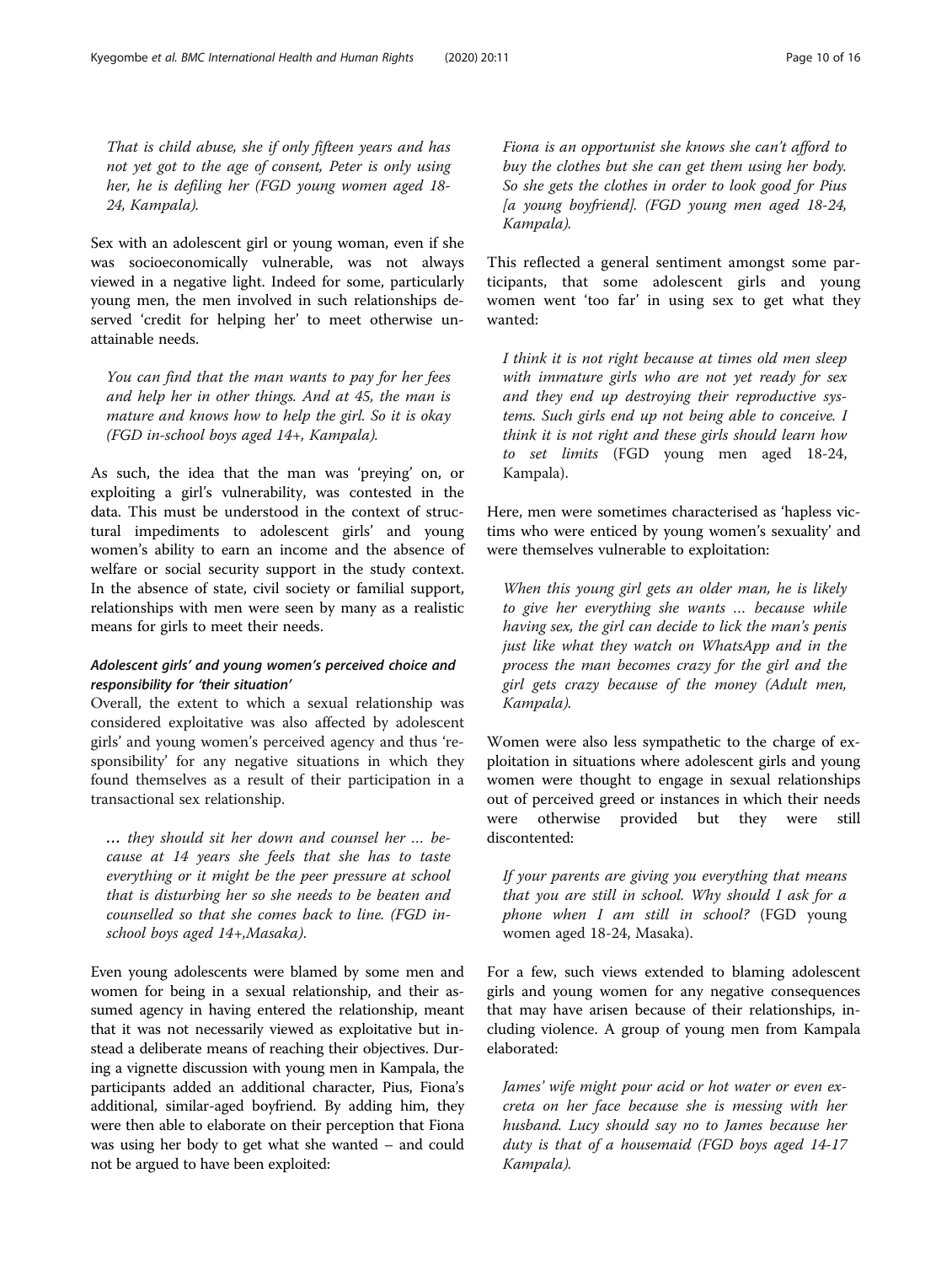In a few vignette discussions, participants also speculated that Lucy's participation in the relationship was tactically intended to enable her to become 'a second wife' through entrapping James, for example through pregnancy. Lucy's decision to participate in a sexual relationship with James was also described to be motivated by how James' wife treated her:

If I am Lucy's boss and I treat her well then she will say no, I will not sleep with her husband but if I am treating her badly then she says that let me do it so that I take over this home, sometimes they even use witchcraft (FGD in-school girls aged 14+, Kampala).

These views whereby the responsibility of Lucy's sexual relationship with James lay with Lucy or James' wife, acted to absolve or attenuate James of his responsibility in the situation, and at times extended to both women and men blaming James' wife for her perceived failures to "meet her marriage responsibilities":

There are some women who leave all the work to their maids, they want the maids to prepare the bath water for their husbands, to lay the beds for their husbands and the maids do this very well. The women are not even always at home and the maids do the work better than the woman of the house that is why the men decide to get into relationships with them (FGD young women aged 18-24, Masaka).

## Perceived benefits of transactional sex

Before concluding the findings, it is also important to note that many adolescent girls and young women did not themselves feel that transactional sex relationships were necessarily unfair. Indeed, many emphasised the benefits that they receive in such relationships:

These days young girls like older men because they have already made their money, when she tells the man that my parents have not given me money for juice, the man will give her 30,000 shillings (\$7.86) of which she will spend 15,000 (\$3.93) and keep the balance (FGD young owmen aged 18-24, Masaka).

Some adolescent girls and young women did, however, recognise that while entering into a transactional sex relationship was an agentive choice, once in the relationship, this agency was constrained which they described as a downside to such relationships:

It is the man [who has power] because he is older than you, he has a lot of experience and he is wiser than you...so if he tells you that we are going to have sex, whether you like it or not you have to accept.

Because you accepted to have a relationship with him, when he was making advances at you, you had a right to say no, but since you accepted then you have to dance to his music … accept anything that he wants (18-year-old woman, Kampala).

## **Discussion**

While etic definitions of sexual exploitation of children vary, in general, they tend to conceptualise the sexual exploitation of children as sex between a child (under 18) and another person (typically but not always an adult), with unequal power between them, and in which either the young person or a third party is promised, or receives, some benefit in exchange for the sexual activity  $[1-6]$  $[1-6]$  $[1-6]$  $[1-6]$ . By these etic definitions, transactional sex is considered sexual exploitation, where the sex involves a minor. Summarised in Table [3,](#page-11-0) these definitions share some similarities with emic perspectives on wrong or unfair sex. Drawing on data from Central Uganda, the findings of this research highlight, almost universally, that in theory, sex with a minor was considered wrong, with many participants noting that sex with someone below the age of 18 violates the constitution and should, although does not always, attract punishment. As with etic definitions, this reflected concerns about power differentials that put children in a position of vulnerability and inability to refuse sex. This also captures the intersectional disadvantages faced by adolescent girls and young women whereby both their age and their gender, and thus economic and structural disadvantages, place them in a weakened position with relation to sex with older men particularly in the patriarchal society in which this study was conducted.

The findings also illustrate, however, that in practice, sex with a minor in the context of transactional sex was not always considered wrong owing to various mitigating factors. This highlights the point that minor age was not as central to emic conceptualisation of wrong or unfair sex as it is to etic definitions of sexual exploitation. Instead transactional sex was condemned based on the extent to which: it involved sex with a minor or misled a naïve or immature girl; involved lack of consent or the inability to refuse [\[7](#page-14-0), [52](#page-15-0)], particularly in relationships characterised by power differentials; worsened the preexisting status of the girl or a man's intentions for the relationship were considered inappropriate; the adolescent girl or young woman was considered vulnerable, and the extent to which adolescent girls and young women were considered responsible for 'their situation', themes that are also reflected in similar work in the region [[53](#page-15-0)].

While etic definitions of sexual exploitation view the exchange elements of transactional sex to be inherently exploitative, emic conceptualisations do not view this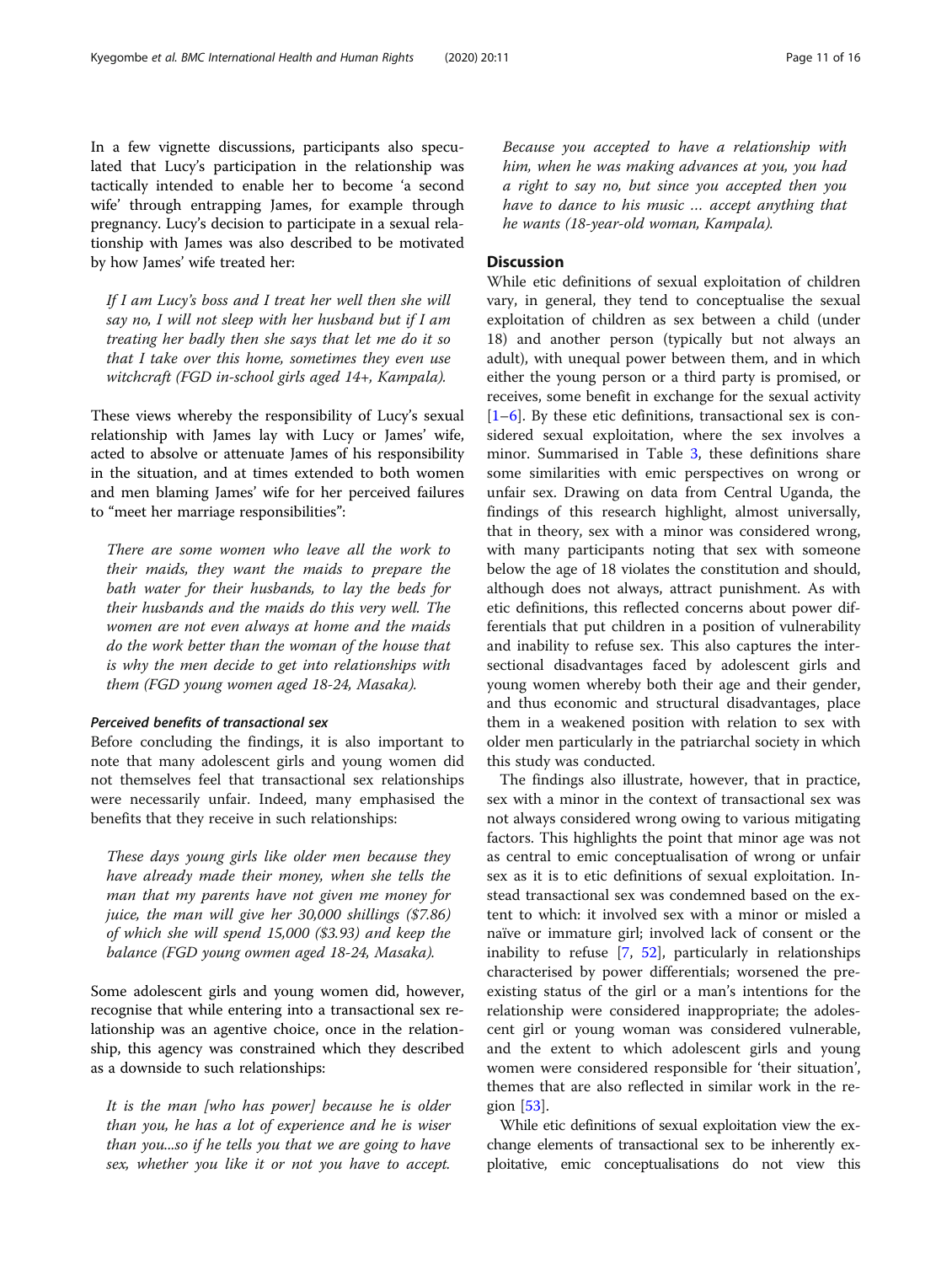<span id="page-11-0"></span>

|                                       | Table 3 Etic definitions versus emic conceptualisations on sexual exploitation                                                                                                                                                                                                                                                                                                                                                                                                                                                                                                                                                                                                                              |                                                                                                                                                                                                                 |                                                                                                                                                                                   |
|---------------------------------------|-------------------------------------------------------------------------------------------------------------------------------------------------------------------------------------------------------------------------------------------------------------------------------------------------------------------------------------------------------------------------------------------------------------------------------------------------------------------------------------------------------------------------------------------------------------------------------------------------------------------------------------------------------------------------------------------------------------|-----------------------------------------------------------------------------------------------------------------------------------------------------------------------------------------------------------------|-----------------------------------------------------------------------------------------------------------------------------------------------------------------------------------|
| Concept                               | Aspects of etic definitions of sexual exploitation                                                                                                                                                                                                                                                                                                                                                                                                                                                                                                                                                                                                                                                          | Aspects of emic conceptualisations of<br>wrong or unfair sex                                                                                                                                                    | Mitigating factors in emic conceptualisations                                                                                                                                     |
| Sex with a<br>minor                   | • Child under the age of 18                                                                                                                                                                                                                                                                                                                                                                                                                                                                                                                                                                                                                                                                                 | Sex with a minor or misleading of a young<br>or immature girl                                                                                                                                                   | • AGYW is perceived as seductive or thought<br>to have actively pursued the man and may                                                                                           |
| developmental<br>readiness<br>Lack of | does not fully comprehend<br>Involvement in sexual activity that a child<br>. Child unable to give informed consent<br>Child not developmentally prepared                                                                                                                                                                                                                                                                                                                                                                                                                                                                                                                                                   | į                                                                                                                                                                                                               | AGYW perceived as greedy/discontented<br>therefore be considered responsible for<br>with what they have<br>their' situation                                                       |
| differential<br>Power                 | . Those exploiting the child or young person are able to do so based on power<br>differentials derived from age, gender, intellect, physical strength and/or<br>command of resources.                                                                                                                                                                                                                                                                                                                                                                                                                                                                                                                       | Child is considered vulnerable or lacking<br>. Involves lack of consent or inability to<br>alternative means to meet her needs<br>characterised by power differentials<br>refuse, particularly in relationships | . Man's intentions for the relationship are considered<br>. AGYW benefits substantially or disproportionately<br>AGYW considered physically mature and 'ready'<br>for sex<br>good |
| Violates laws<br>and taboos           | Sex violates the laws or social taboos of society                                                                                                                                                                                                                                                                                                                                                                                                                                                                                                                                                                                                                                                           | Sex below 18 violates the law                                                                                                                                                                                   |                                                                                                                                                                                   |
| Element of<br>exchange                | Situations, contexts and relationships where young people (or a third person or<br>remuneration, payment or consideration in return for the child engaging in<br>Sexual acts are exchanged for goods and services such as housing, food,<br>cigarettes, affection, gifts, money) as a result of them performing, and/or<br>persons) receive 'something' (e.g. food, accommodation, drugs, alcohol,<br>clothing, drugs or alcohol, protection, better grades in school, or even<br>. A child or other person is given or promised money or other form of<br>sexual activity, even if the payment/remuneration is not made<br>another, or others performing on them, sexual activities<br>emotional attention | $\vdots$                                                                                                                                                                                                        |                                                                                                                                                                                   |
| Harm                                  |                                                                                                                                                                                                                                                                                                                                                                                                                                                                                                                                                                                                                                                                                                             | . Worsens the pre-existing status of the girl                                                                                                                                                                   |                                                                                                                                                                                   |
| Intention                             |                                                                                                                                                                                                                                                                                                                                                                                                                                                                                                                                                                                                                                                                                                             | . Man's intention for the relationship is<br>considered inappropriate                                                                                                                                           |                                                                                                                                                                                   |
| Benefits                              | · Recognise that transactional sex may be perceived as beneficial while still<br>being considered exploitative                                                                                                                                                                                                                                                                                                                                                                                                                                                                                                                                                                                              | . Recognise that transactional sex may be<br>perceived and experienced as beneficial                                                                                                                            |                                                                                                                                                                                   |
|                                       |                                                                                                                                                                                                                                                                                                                                                                                                                                                                                                                                                                                                                                                                                                             |                                                                                                                                                                                                                 |                                                                                                                                                                                   |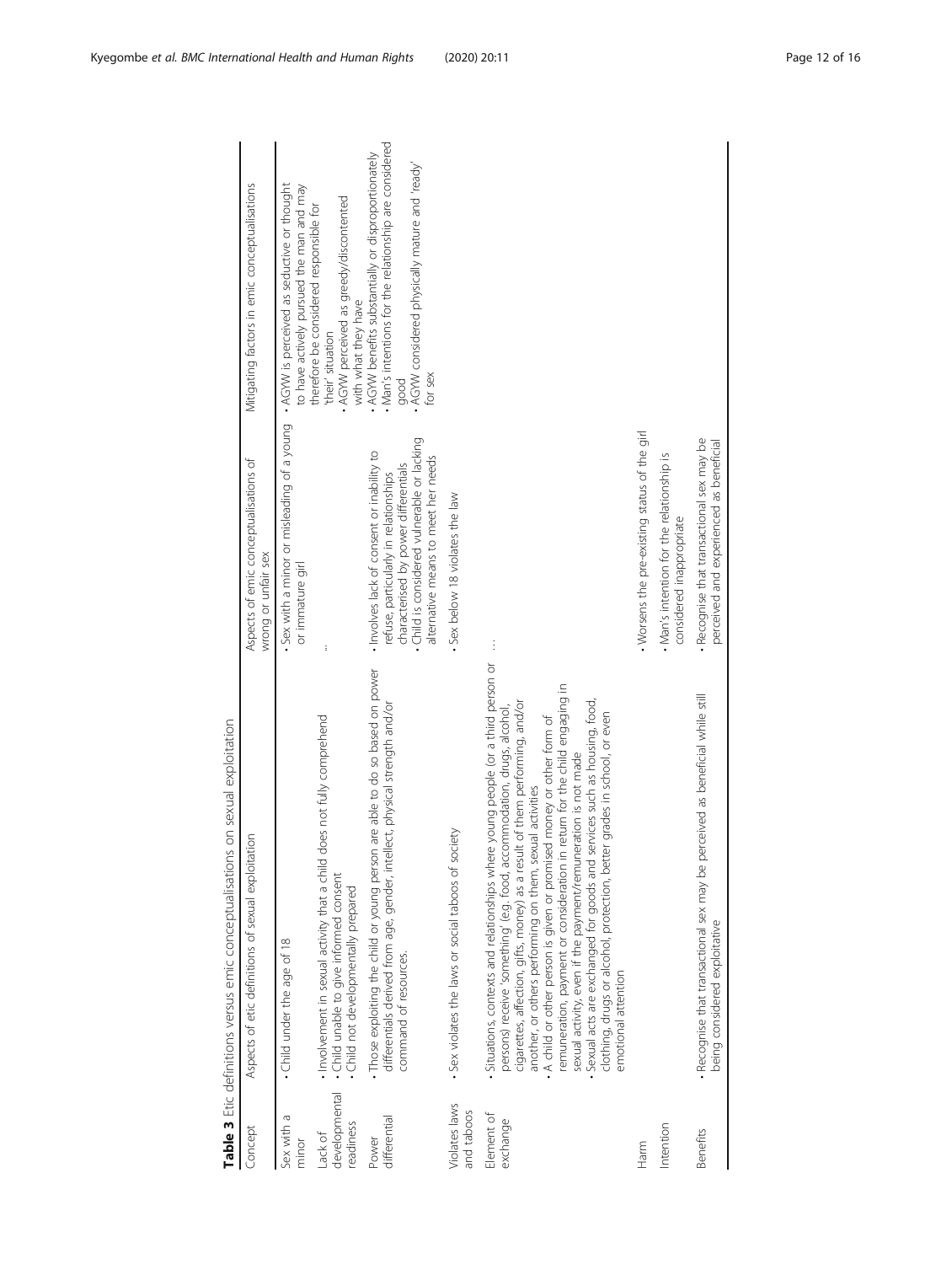transactional element between adults and children as necessarily exploitative. This is in part due to the fact that transactional sex was recognised, particularly by adolescent girls, young women and adult women, as the reality for many adolescent girls and young women who are economically dependent on men owing to structural barriers that limit their ability to meet their needs, especially in increasingly monetised economies [\[15](#page-14-0), [54\]](#page-15-0) (Anonymous (details omited for double-blind review): "That's the price you have to pay for what he has given you". Emic perspectives on social and structural drivers of transactional sex and adolescent girls' vulnerability to HIV in Central Uganda, Under Review). Furthermore, many adolescent girls and young women themselves did not necessarily consider transactional sex relationships to be unfair, even when they were economically or otherwise vulnerable, and entered the relationship in order to try and navigate this vulnerability. Indeed, many adolescent girls and young women felt that they were benefitting from these relationships and were entitled to resources and gifts by virtue of being in a relationship, which reflects how transactional sex is often consistent with longstanding cultural norms of reciprocity [\[12,](#page-14-0) [15](#page-14-0), [55\]](#page-15-0). These findings highlight that exploitation cannot be defined in a vacuum. It needs to be interpreted against a backdrop of social norms and structural realities which shape the experience of those involved and how they experience their situation [\[27,](#page-14-0) [56](#page-15-0)–[58\]](#page-15-0).

The findings on community perceptions of exploitative, wrong, or unfair aspects of transactional sex described in this paper concord with those of previous studies including the condemnation of adolescent girls' and young women's participation in transactional sex relationship out of coercion or force [\[59\]](#page-15-0), a view that was reflected across all participant groups. Other studies also recognise that for some adolescent girls and young women, participation in transactional sex relationships is driven by vulnerability arising from poverty and absolute deprivation [[12](#page-14-0), [18](#page-14-0), [55\]](#page-15-0). This characterisation does not, however, provide a full picture for understanding community members' views of transactional sex. Adult men's belief that an adolescent girl's or young woman's physical maturity signifies readiness for sex has also been found in qualitative research on sexual exploitation in several settings including many in South America  $[60-62]$  $[60-62]$  $[60-62]$  $[60-62]$  and highlights how the sexual objectification and pursuit of adolescent girls and young women proceeds in concert with their physical maturation following puberty.

The recognition among young men, adult men and adult women that adolescent girls and young women often have the ability to make apparently agentive decisions to enter into transactional sex relationships is also recognised in the literature. Findings from this study indicate, however, that these relationships, and the girls' perceived choice to enter into them, was condemned by some participants –

particularly by young and adult men [\[10,](#page-14-0) [12,](#page-14-0) [15](#page-14-0)]. Here participants emphasised adolescent girls' and young women's perceived choice in entering the relationship which for some competed with the characterisation that they were exploited. The fact that adolescent girls and young women may be considered to have been exploited even where they have made apparently agentive choices to enter transactional sex relationships has, however, been recognised in the literature and reflects adolescent girls and young women's constrained power and choices.

Adolescent girls and young women were at times also blamed, mainly by boys and men, for entering such relationships on the basis that they used their sexuality to entice men. In some circumstances it was in fact the man who was seen to be exploited particularly where participants excused men's behaviour through appealing to an enactment of dominant notions of male sexuality that consider men unble to resist girls and women because 'they are only human beings'. The apparent choice by adolescent girls and young women in entering transactional sex relationships also resulted in them being blamed by men and a few adult women for any negative consequences that may have arisen from the relationship including HIV, sexual and reproductive health issues, social sanctions, and violence. Blame from both women and men at times also extended to men's wives whose hypothesised failures to meet their gender obligations was used by both men and women to excuse men's behaviour. This patriarchal ideology, whereby women are expected to behave properly and if not, negative consequences against them are excused, highlights an important opportunity to address norms that blame women or condone men's behaviour that results in negative consequences for adolescent girls and young women.

#### Strengths and limitations

This study has both strengths and limitations. By including a broad range of participants from two different study sites, the study incorporated the views of an important cross-section of the population. These included sexually active adolescent girls and young women as well as adult men who are in the age group with whom adolescent girls and young women have transactional sex relationships. This provided a unique opportunity to explore understandings of transactional sex as well as the extent and context in which it is considered exploitative. While researchers made considerable effort to build rapport with participants, and were experienced in interviewing on sensitive subjects, we acknowledge that conducting a single interview with participants who may not have been fully trusting of the researchers owing to them being strangers, could have limited the candour with which they spoke. Identifying sexually active 14-year olds was particularly challenging as many may have been shy to discuss their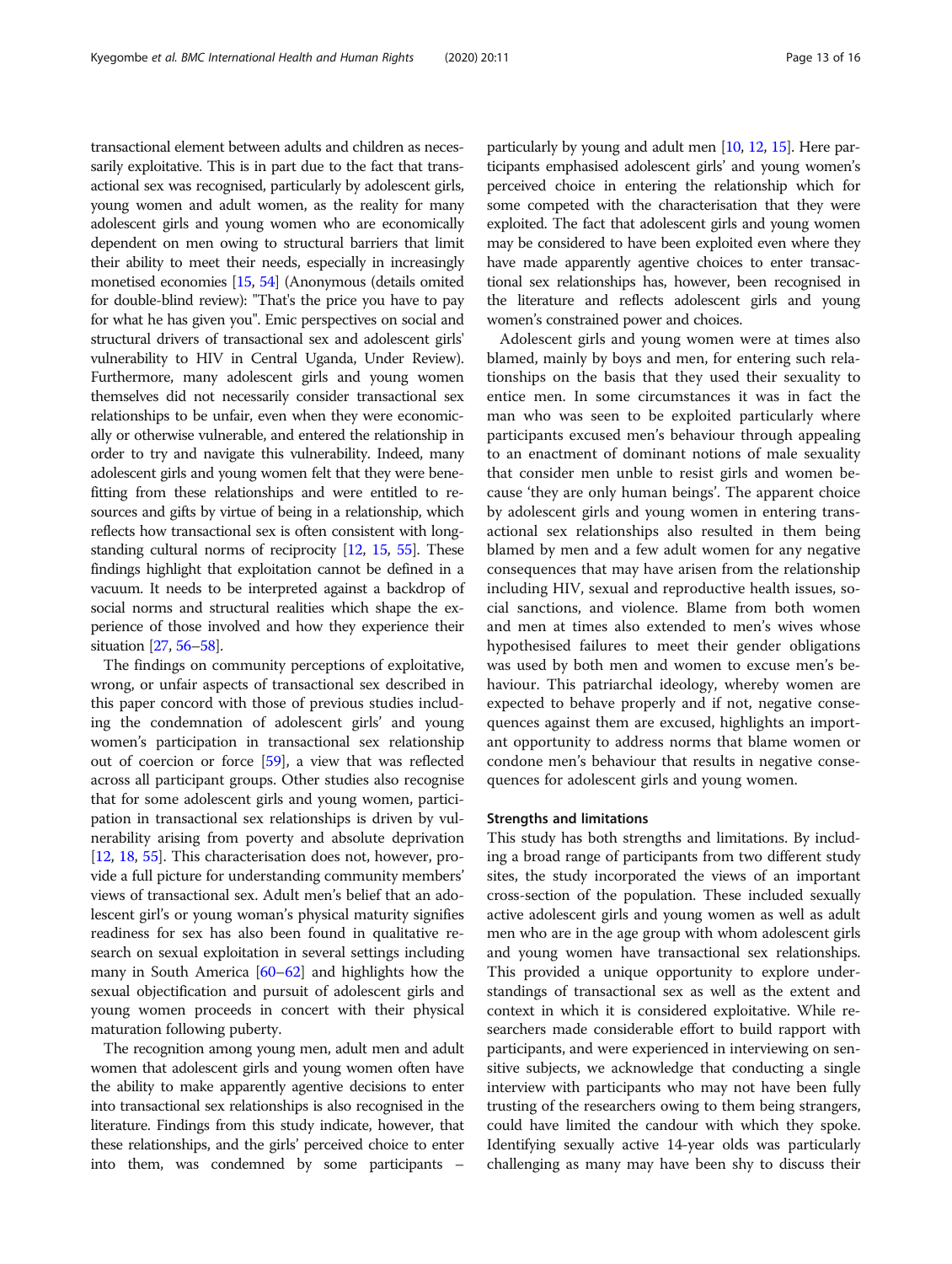<span id="page-13-0"></span>personal experiences, particularly for behaviour that they may have perceived to be stigmatising, especially at a young age. The fact that there does not exist a word in Luganda for exploitation also meant that proxy terms were used to access perceptions of sex that were considered wrong which may not have fully captured the extent to which they were condemned on the basis of being exploitative.

## Conclusion

Etic definitions of child sexual exploitation from multilateral, bilateral, and NGO organisations, and emic conceptualisations of the wrong associated with transactional sex share several key factors including the inappropriateness of sex with a minor. Our paper shows areas of contrast and overlap between emic and etic conceptualisations of exploitation, highlighting views that offer promising opportunities for avenues on which to build through drawing on community-based perspectives. It is rights-promoting to elevate the voices and perspectives of members of communities where transactional sex occurs, rather than blindly applying etic perspectives.

The findings of this study have important implications for understanding how to address harmful or exploitative aspects of transactional sex. We believe that our findings can inform interventions that seek to support adolescent girls and young women to realise their human and reproductive and sexual health rights. As these interventions will be based on an understanding of the perspectives of this target population and their communities, we can expect that they will ultimately be more effective in addressing exploitative aspects of transactional sex than would interventions that do not take emic perspectives into account and thus do not align rights discourses and existing local norms in order to close the gap between them [[63\]](#page-15-0).

While the practice is neither seen as inherently exploitative, nor universally wrong, building on existing social norms that condemn sex with a minor, or sex that involves deception, pressure or misleading an immature girl, present an opportunity to mobilise communities to protect adolescent girls and young women at risk. There is also potential to build new social norms that sanction sex with a girl who only 'agrees' because she is in a vulnerable position as a means to encourage communities to protect vulnerable adolescent girls and young women. Any intervention must, however, be designed with full cognisance of the social and structural drivers that underlie transactional sex and challenge adolescent girls' and young women's ability to provide for themselves without recourse to sexual relationships with men. They must also recognise that girls in transactional sex relationships may not consider themselves as exploited thus requiring engagement with adolescent girls and young women based

on their own concerns, aspirations and expectations. As such moving away from conceptualisations of exploitation that position one party as 'the victim' and the other as 'the perpetrator' may provide space to recognise that benefit may be perceived for both sides, even in exploitative situations. Moving away from a risk-centric conceptualisation of transactional sex may also prove important for ensuring that interventions centralise the views and experiences of adolescent girls and young women so that they resonate with the subjective experiences of those who are involved in the situation. In turn, this may contribute to reducing adolescent girls' and young women's vulnerability to HIV infection and other sexual and reproductive health risks.

## Supplementary information

Supplementary information accompanies this paper at [https://doi.org/10.](https://doi.org/10.1186/s12914-020-00228-w) [1186/s12914-020-00228-w](https://doi.org/10.1186/s12914-020-00228-w).

Additional file 1. Vignette discussion on sexual exploitation.

#### Abbreviations

FGD: Focus Group Discussion; UYDEL: Uganda Youth Development Link

#### Acknowledgements

We are grateful to the Oak Foundation who funded the LINEA project and the research upon which this paper draws. This paper also draws on the work of the DFID-funded STRIVE Research Consortium. Neither the Oak Foundation nor DFID had a role in the study design, data collection procedures or analysis and interpretation of the findings or decisions to publish the results. The views expressed are those of the authors alone. We are also grateful to our partner organisation, the Uganda Youth Development Link (UYDEL) who facilitated and supported our access to some study communities and were also the referral partners for any young people who might have needed support. We would also like to thank Martin Mbonye who supported the management of this study and provided important insights to improve the paper.

We are especially grateful to the participants in this study who were willing to share their lives and experiences with the study team and without whom this study would not have been possible.

#### Authors' contributions

NK designed and conceptualised the study, trained the research staff, lead the analysis and interpretation of the data, prepared this manuscript and approved the final version of the manuscript. RM participated in the analysis and interpretation of the data, drafted some sections of the manuscript, revised the manuscript for important intellectual content and approved the final version of the manuscript. SN participated in the acquisition, analysis and interpretation of the data, drafted some sections of the manuscript and approved the final version of the manuscript. JM participated in the acquisition, analysis and interpretation of the data, drafted some sections of the manuscript and approved the final version of the manuscript. RM participated in the acquisition, analysis and interpretation of the data, drafted some sections of the manuscript and approved the final version of the manuscript. JW was part of the design and conceptualisation of the study, participated in interpretation of the data, revised the manuscript for important intellectual content and approved the final version of the manuscript. LH was the original PI of the study and participated in the design, conceptualisation and interpretation of the study, revised the manuscript for important intellectual content and approved the final version of the manuscript. AMB was part of the design and conceptualisation of the study, participated in interpretation of the data, revised the manuscript for important intellectual content and approved the final version of the manuscript.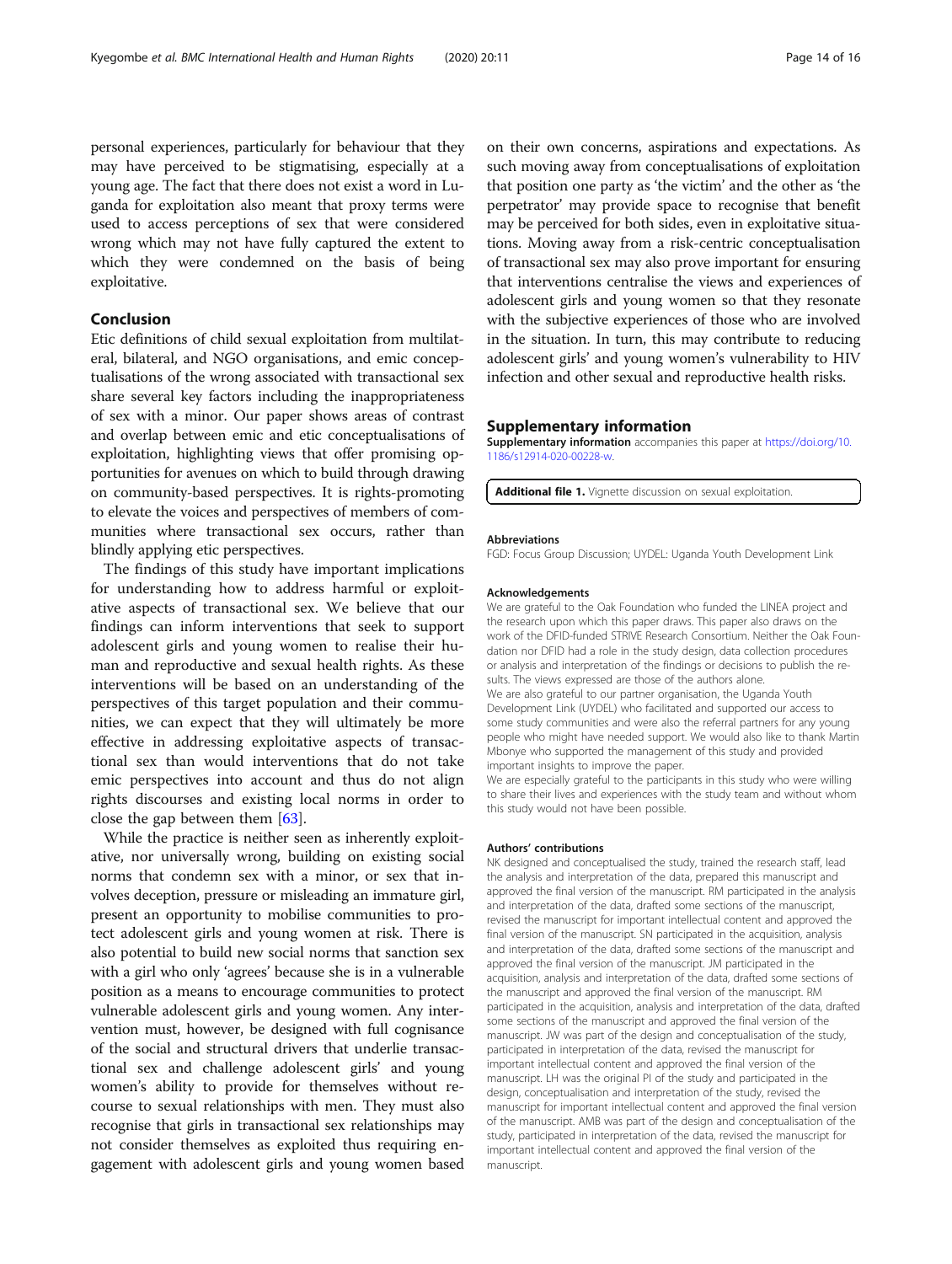## <span id="page-14-0"></span>Funding

This study was funded by the Oak Foundation who funded the LINEA project and the research upon which this paper draws. The Oak Foundation did not have any role in the study design, data collection procedures or analysis and interpretation of the findings or decisions to publish the results. The views expressed are those of the authors alone.

#### Availability of data and materials

The datasets generated and/or analysed during the current study are not publicly available due lack of ethical clearance to make the data publically available. Data summaries are available from the corresponding author on reasonable request.

#### Ethics approval and consent to participate

Ethical approval for this study was obtained from the Research Ethics Committees of the London School of Hygiene and Tropical Medicine, the Uganda Virus Research Institute and the Uganda National Council for Science and Technology (UNCST). All adult participants aged 18 years and older provided written informed consent. Those aged 14–17 provided written informed assent. UYDEL provided in loco parentis consent for all young people aged 14–17 in their care. In Masaka and for young people who were not under UYDEL care, parents provided written informed consent for their child to participate.

#### Consent for publication

Not applicable.

#### Competing interests

The authors declare that they have no competing interests.

#### Author details

<sup>1</sup>Department of Global Health and Development, London School of Hygiene and Tropical Medicine, 15-17 Tavistock Place, London WC1H 9SH, UK. <sup>2</sup> Department of Public Health, Environments and Society, London School of Hygiene and Tropical Medicine, 15-17 Tavistock Place, London WC1H 9SH, UK. <sup>3</sup>Independent researcher, Kampala, Uganda. <sup>4</sup>MRC/UVRI & LSHTM Uganda Research Unit, P.O Box 49, Plot 51-59 Nakiwogo Road, Entebbe, Uganda. 5 Department of Sexual and Reproductive Health, National Institute for Medical Research, P.O Box 1462, Mwanza, Tanzania. <sup>6</sup>Department of Population, Family and Reproductive Health, Johns Hopkins Bloomberg School of Public Health and JHU School of Nursing, 615 N. Wolfe Street, Baltimore, MD 21205, USA.

#### Received: 30 October 2018 Accepted: 19 March 2020 Published online: 01 May 2020

#### References

- 1. Sommarin C. Overview of sexual exploitation: definitions, types and evidence. New York: UNICEF; 2014.
- 2. Butchart A, Harvey AP, Mian M, Furniss T. Preventing child maltreatment: a guide to taking action and generating evidence. Geneva: WHO; 2006. Available from: [http://www.who.int/violence\\_injury\\_prevention/](http://www.who.int/violence_injury_prevention/publications/violence/child_maltreatment/en/) [publications/violence/child\\_maltreatment/en/.](http://www.who.int/violence_injury_prevention/publications/violence/child_maltreatment/en/)
- 3. Melrose M, Pearce J. Critical perspectives on child exploitation and related trafficking. 1 ed. Hampshire: Palgrave Macmillan; 2013.
- 4. Council of Europe. Council of Europe Convention on the protection of children against sexual exploitation and sexual abuse. France: Council of Europe; 2007.
- 5. Barnardo's. Child Sexual Exploitation Essex: Barnardo's; 2017 [Available from: [http://www.barnardos.org.uk/what\\_we\\_do/our\\_work/sexual\\_exploitation/](http://www.barnardos.org.uk/what_we_do/our_work/sexual_exploitation/about-cse) [about-cse.](http://www.barnardos.org.uk/what_we_do/our_work/sexual_exploitation/about-cse) Accessed 22 Mar 2020.
- 6. Sample RJ. Exploitation: what it is and why It's wrong. Maryland: Rowman & Littlefield; 2003.
- 7. Waldman M. A theory of wrongful exploitation. Philosophers' Imprint. 2009; 9(6):1–14.
- 8. Fetterman DM. Ethnography in applied social research. In: Wright JD, editor. International encyclopedia of the Social & Behavioral Sciences (Second Edition). Oxford: Elsevier; 2015.
- 9. Hunter M. The political economy of concurrent partners: toward a history of sex–love–gift connections in the time of AIDS. Rev Afr Polit Econ. 2015; 42(145):362–75.
- 10. Leclerc-Madlala S. Transactional sex and the pursuit of modernity. Soc Dyn. 2003;29(2):213–33.
- 11. Hunter M. The materiality of everyday sex: thinking beyond 'prostitution'. Afr Stud. 2002;61(1):99–120.
- 12. Mojola SA. Love, money and HIV: becoming a modern African woman in the age of AIDS. California: University of California Press; 2014.
- 13. Ankomah A. Premarital sexual relationships in Ghana in the era of AIDS. Health Policy Plan. 1992;7(2):135–43.
- 14. Standing H. AIDS: conceptual and methodological issues in researching sexual behaviour in sub-Saharan Africa. Soc Sci Med. 1992;34(5):475–83.
- 15. Stoebenau K, Heise L, Wamoyi J, Bobrova N. Revisiting the understanding of 'transactional sex' in sub-Saharan Africa: a review and syntheis of the literature. Soc Sci Med. 2016;168:186–97.
- 16. Dunkle KL, Jewkes RK, Brown HC, Gray GE, McIntryre JA, Harlow SD. Transactional sex among women in Soweto, South Africa: prevalence, risk factors and association with HIV infection. Soc Sci Med. 2004;59(8): 1581–92.
- 17. Fielding-Miller R, Dunkle KL, Jama-Shai N, Windle M, Hadley C, Cooper HLF. The feminine ideal and transactional sex: navigating respectability and risk in Swaziland. Soc Sci Med. 2016;158:24–33.
- 18. Hawkins K, Price N, Mussá F. Milking the cow: young women's construction of identity and risk in age-disparate transactional sexual relationships in Maputo. Mozambique Global Public Health. 2009;4(2):169–82.
- 19. Luke N, Goldberg RE, Mberu BU, Zulu EM. Social exchange and sexual behavior in young Women's premarital relationships in Kenya. J Marriage Fam. 2011;73(5):1048–64.
- 20. Ranganathan M, Heise L, Pettifor A, et al. Transactional sex among young women in rural South Africa: prevalence, mediators and association with HIV infection. J Int AIDS Soc. 2016;19(1):20749. Published 2016 Jul 27. [https://doi.org/10.7448/IAS.19.1.20749.](https://doi.org/10.7448/IAS.19.1.20749)
- 21. Bantebya G, Ochen E, Pereznieto P, Walker D. Cross-generational and transactional sexual relations in Uganda: income poverty as a risk factor for adolescents. London: Overseas Development Institute; 2014.
- 22. Choudhry V, Ambresin A-E, Nyakato VN, Agardh A. Transactional sex and HIV risks - evidence from a cross-sectional national survey among young people in Uganda. 2015;2015:8.
- 23. Choudhry V, Östergren P-O, Ambresin A-E, Kyagaba E, Agardh A. Giving or receiving something for sex: a cross-sectional study of transactional sex among Ugandan University students. PLoS One. 2014;9(11):e112431.
- 24. Nyanzi S, Pool R, Kinsman J. The negotiation of sexual relationships among school pupils in South-Western Uganda. AIDS Care. 2001;13(1):83–98.
- 25. Hulton LA, Cullen R, Khalokho SW. Perceptions of the risk of sexual activity and their consquences among Ugandan adolescents. Stud Fam Plann. 2000; 31:35–46.
- 26. Bohmer L, Kirumbira E. Socio-economic context and the sexual behaviour of Ugandan out of school youth. Cult Health Sex. 2000;2(3):269–85.
- 27. Bell SA. Young people and sexual agency in rural Uganda. Cult Health Sex. 2012;14(3):283–96.
- 28. Bell SA, Aggleton P. Economic vulnerability and young people's sexual relationships in rural Uganda. J Youth Stud. 2014;17(6):814–28.
- 29. UNAIDS. Adolescent girls and young women. Geneva: UNAIDS; 2014.
- 30. Dellar RC, Dlamini S, Karim QA. Adolescent girls and young women: key populations for HIV epidemic control. J Int AIDS Soc. 2015;18(2 Suppl 1): 19408. Published 2015 Feb 26. [https://doi.org/10.7448/IAS.18.2.19408.](https://doi.org/10.7448/IAS.18.2.19408)
- 31. Pettifor AE, Rees HV, Kleinschmidt I, Steffenson AE, MacPhail C, Hlongwa-Madikizela L, et al. Young people's sexual health in South Africa: HIV prevalence and sexual behaviours from a nationally representative household survey. AIDS. 2005;19(14):1525–34.
- 32. Rositch AF, Cherutich P, Brentlinger P, Kiarie JNM, Nduati R, Farquhar C. HIV infection and sexual partnerships and behaviour among adolescent girls in Nairobi, Kenya. Int J STD AIDS. 2012;23(7):468–74.
- 33. Wamoyi J, Stobeanau K, Bobrova N, Abramsky T, Watts C. Transactional sex and risk for HIV infection in sub-Saharan Africa: a systematic review and meta-analysis. J Int AIDS Soc. 2016;19(1):20992. Published 2016 Nov 2. [https://doi.org/10.7448/IAS.19.1.20992.](https://doi.org/10.7448/IAS.19.1.20992)
- 34. Jewkes R, Dunkle K, Nduna M, Shai NJ. Transactional sex and HIV incidence in a cohort of young women in the Stepping Stones trial. J AIDS Clinic Res. 2012;3(5). [https://doi.org/10.4172/2155-6113.100015.](https://doi.org/10.4172/2155-6113.100015)
- 35. Wamoyi J, Fenwick A, Urassa M, Zaba B, Stones W. "Women's bodies are shops": beliefs about transactional sex and implications for understanding gender power and HIV prevention in Tanzania. Arch Sex Behav. 2011;40(1):5–15.